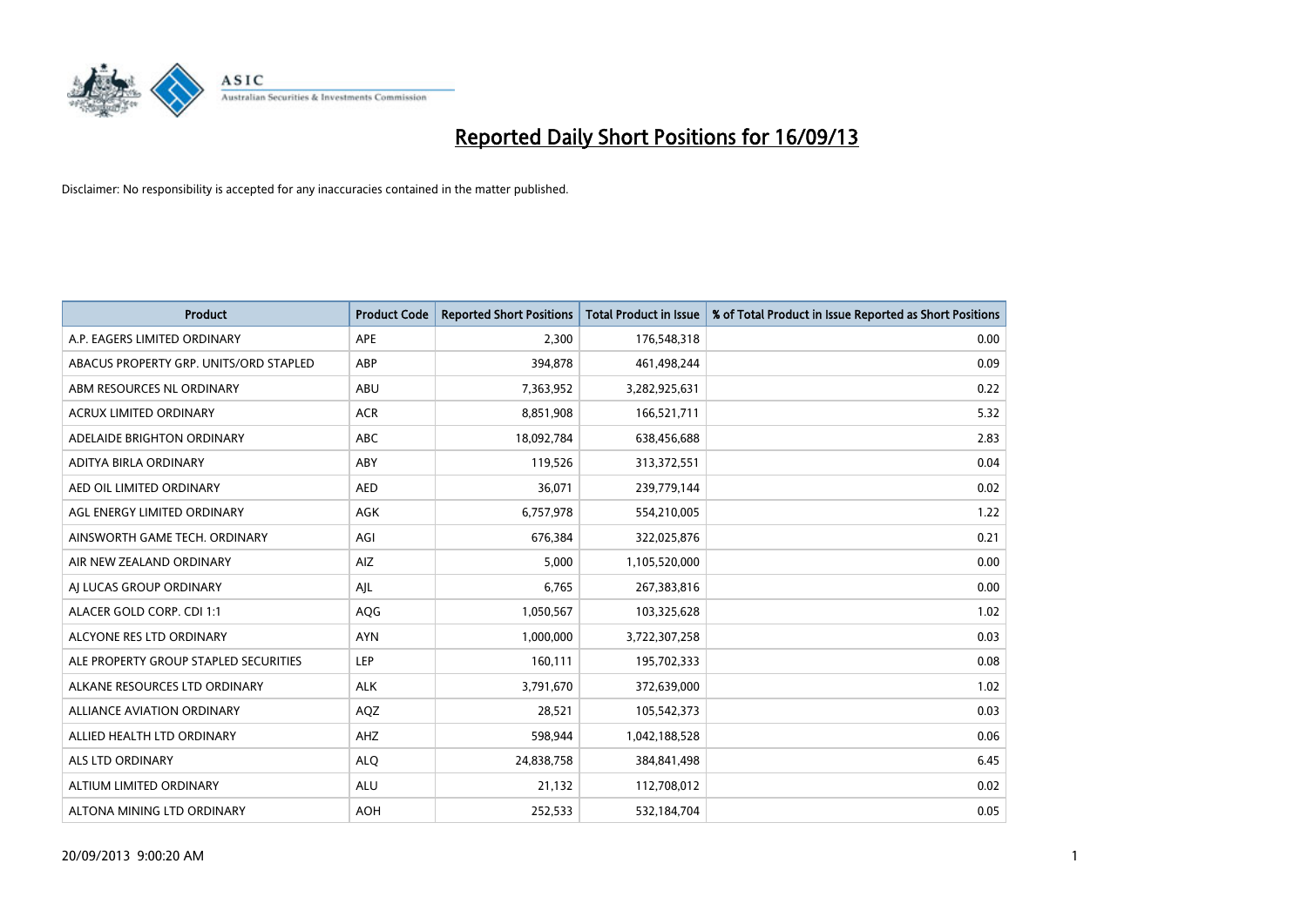

| <b>Product</b>                          | <b>Product Code</b> | <b>Reported Short Positions</b> | <b>Total Product in Issue</b> | % of Total Product in Issue Reported as Short Positions |
|-----------------------------------------|---------------------|---------------------------------|-------------------------------|---------------------------------------------------------|
| ALUMINA LIMITED ORDINARY                | <b>AWC</b>          | 174,509,283                     | 2,806,225,615                 | 6.22                                                    |
| AMALGAMATED HOLDINGS ORDINARY           | AHD                 | 28,268                          | 157,806,992                   | 0.02                                                    |
| AMCOM TELECOMM, ORDINARY                | AMM                 | 640,278                         | 244,557,101                   | 0.26                                                    |
| AMCOR LIMITED ORDINARY                  | AMC                 | 2,688,150                       | 1,206,684,923                 | 0.22                                                    |
| AMP LIMITED ORDINARY                    | AMP                 | 39,427,396                      | 2,944,564,649                 | 1.34                                                    |
| AMPELLA MINING ORDINARY                 | <b>AMX</b>          | 951,272                         | 248,000,493                   | 0.38                                                    |
| ANGLOGOLD ASHANTI CDI 5:1               | AGG                 | 9                               | 89,207,765                    | 0.00                                                    |
| ANSELL LIMITED ORDINARY                 | <b>ANN</b>          | 10,228,091                      | 130,617,963                   | 7.83                                                    |
| ANTARES ENERGY LTD ORDINARY             | <b>AZZ</b>          | 298,040                         | 255,000,000                   | 0.12                                                    |
| ANZ BANKING GRP LTD ORDINARY            | ANZ                 | 7,965,873                       | 2,743,614,407                 | 0.29                                                    |
| APA GROUP STAPLED SECURITIES            | APA                 | 9,009,145                       | 835,750,807                   | 1.08                                                    |
| APN NEWS & MEDIA ORDINARY               | <b>APN</b>          | 16,694,401                      | 661,526,586                   | 2.52                                                    |
| AQUARIUS PLATINUM. ORDINARY             | <b>AOP</b>          | 7,001,353                       | 486,851,336                   | 1.44                                                    |
| AQUILA RESOURCES ORDINARY               | <b>AQA</b>          | 14,593,206                      | 411,804,442                   | 3.54                                                    |
| ARAFURA RESOURCE LTD ORDINARY           | <b>ARU</b>          | 308,367                         | 441,270,644                   | 0.07                                                    |
| ARB CORPORATION ORDINARY                | ARP                 | 507,259                         | 72,481,302                    | 0.70                                                    |
| ARDENT LEISURE GROUP STAPLED SECURITIES | AAD                 | 2,649,643                       | 404,994,420                   | 0.65                                                    |
| ARENA REIT ORDINARY UNITS               | <b>ARF</b>          | 99,094                          | 206,342,963                   | 0.05                                                    |
| ARISTOCRAT LEISURE ORDINARY             | ALL                 | 7,845,254                       | 551,418,047                   | 1.42                                                    |
| ARRIUM LTD ORDINARY                     | ARI                 | 31,257,293                      | 1,355,433,903                 | 2.31                                                    |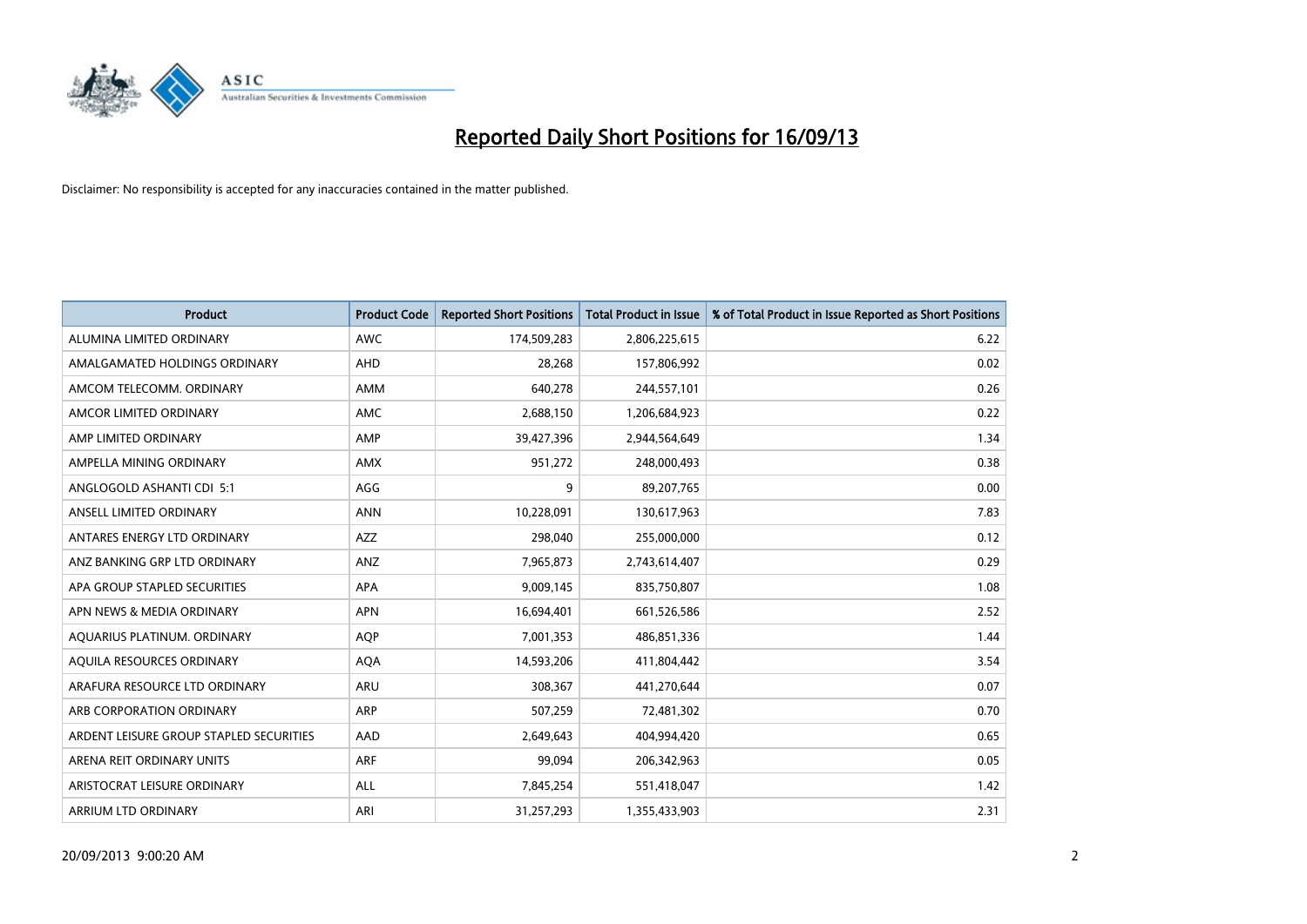

| <b>Product</b>                            | <b>Product Code</b> | <b>Reported Short Positions</b> | <b>Total Product in Issue</b> | % of Total Product in Issue Reported as Short Positions |
|-------------------------------------------|---------------------|---------------------------------|-------------------------------|---------------------------------------------------------|
| ASCIANO LIMITED ORDINARY                  | <b>AIO</b>          | 16,870,848                      | 975,385,664                   | 1.73                                                    |
| ASG GROUP LIMITED ORDINARY                | ASZ                 | 1,232,102                       | 206,720,839                   | 0.60                                                    |
| ASPEN GROUP ORD/UNITS STAPLED             | <b>APZ</b>          | 464,607                         | 1,198,430,128                 | 0.04                                                    |
| ASTRO JAP PROP GROUP STAPLED US PROHIBIT. | AJA                 | 28,950                          | 67,211,752                    | 0.04                                                    |
| ASX LIMITED ORDINARY                      | ASX                 | 2,202,028                       | 193,595,162                   | 1.14                                                    |
| ATLAS IRON LIMITED ORDINARY               | <b>AGO</b>          | 46,375,948                      | 909,718,409                   | 5.10                                                    |
| AUCKLAND INTERNATION ORDINARY             | AIA                 | 5,003                           | 1,322,564,489                 | 0.00                                                    |
| AURIZON HOLDINGS LTD ORDINARY             | AZJ                 | 1,333,578                       | 2,137,284,503                 | 0.06                                                    |
| <b>AURORA OIL &amp; GAS ORDINARY</b>      | <b>AUT</b>          | 6,130,735                       | 448,785,778                   | 1.37                                                    |
| AUSDRILL LIMITED ORDINARY                 | <b>ASL</b>          | 15,317,213                      | 312,277,224                   | 4.91                                                    |
| AUSENCO LIMITED ORDINARY                  | AAX                 | 1,009,646                       | 123,527,574                   | 0.82                                                    |
| AUST VINTAGE LTD ORDINARY                 | <b>AVG</b>          | 25,000                          | 132,554,637                   | 0.02                                                    |
| <b>AUSTAL LIMITED ORDINARY</b>            | ASB                 | 571,559                         | 346,007,639                   | 0.17                                                    |
| AUSTBROKERS HOLDINGS ORDINARY             | <b>AUB</b>          | 17,200                          | 58,148,980                    | 0.03                                                    |
| AUSTIN ENGINEERING ORDINARY               | ANG                 | 320,205                         | 73,164,403                    | 0.44                                                    |
| AUSTRALAND PROPERTY STAPLED SECURITY      | <b>ALZ</b>          | 1,347,369                       | 578,324,670                   | 0.23                                                    |
| AUSTRALIAN AGRICULT. ORDINARY             | AAC                 | 3,880,307                       | 313,113,358                   | 1.24                                                    |
| AUSTRALIAN EDUCATION UNITS                | <b>AEU</b>          | 4,127                           | 175,465,397                   | 0.00                                                    |
| AUSTRALIAN INFR LTD ORDINARY              | <b>AIX</b>          | 112,027                         | 620,733,944                   | 0.02                                                    |
| AUSTRALIAN PHARM. ORDINARY                | API                 | 175,992                         | 488,115,883                   | 0.04                                                    |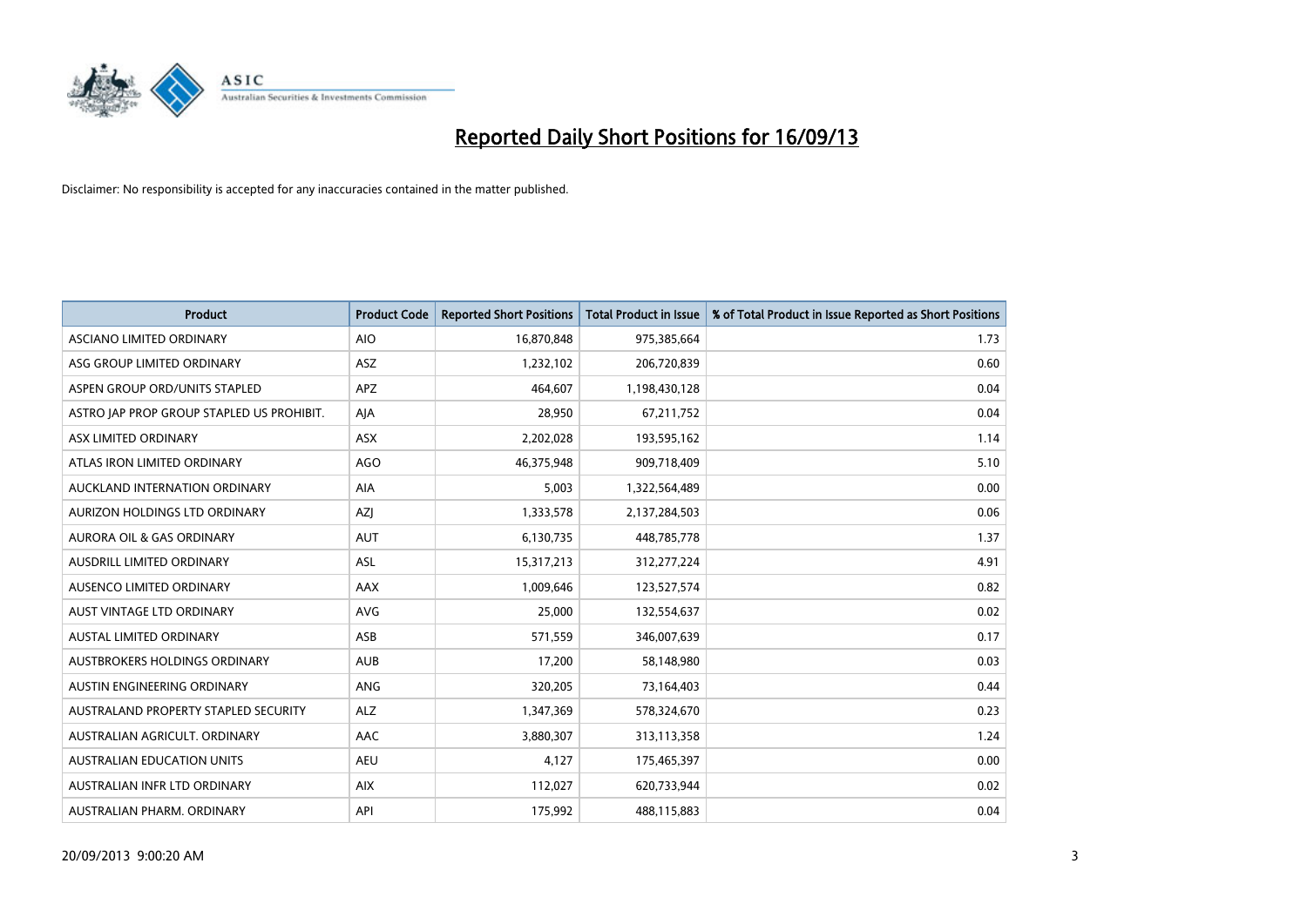

| <b>Product</b>                                | <b>Product Code</b> | <b>Reported Short Positions</b> | <b>Total Product in Issue</b> | % of Total Product in Issue Reported as Short Positions |
|-----------------------------------------------|---------------------|---------------------------------|-------------------------------|---------------------------------------------------------|
| AUTOMOTIVE HOLDINGS ORDINARY                  | AHE                 | 251,409                         | 260,579,682                   | 0.10                                                    |
| AVJENNINGS LIMITED ORDINARY                   | <b>AVJ</b>          | 69,999                          | 384,423,851                   | 0.02                                                    |
| AWE LIMITED ORDINARY                          | <b>AWE</b>          | 1,216,449                       | 522,116,985                   | 0.23                                                    |
| <b>BANDANNA ENERGY ORDINARY</b>               | <b>BND</b>          | 18,537,304                      | 528,481,199                   | 3.51                                                    |
| BANK OF QUEENSLAND. ORDINARY                  | <b>BOQ</b>          | 6,569,720                       | 319,809,993                   | 2.05                                                    |
| <b>BASE RES LIMITED ORDINARY</b>              | <b>BSE</b>          | 4,750,314                       | 561,840,029                   | 0.85                                                    |
| BATHURST RES NZ LTD ORDINARY                  | <b>BRL</b>          | 11,194,113                      | 804,135,097                   | 1.39                                                    |
| BC IRON LIMITED ORDINARY                      | <b>BCI</b>          | 54,308                          | 123,628,630                   | 0.04                                                    |
| BEACH ENERGY LIMITED ORDINARY                 | <b>BPT</b>          | 22,455,309                      | 1,269,521,118                 | 1.77                                                    |
| <b>BEADELL RESOURCE LTD ORDINARY</b>          | <b>BDR</b>          | 51,408,666                      | 788,277,280                   | 6.52                                                    |
| BEGA CHEESE LTD ORDINARY                      | <b>BGA</b>          | 411,871                         | 151,866,050                   | 0.27                                                    |
| BENDIGO AND ADELAIDE ORDINARY                 | <b>BEN</b>          | 12,836,306                      | 407,229,525                   | 3.15                                                    |
| BERKELEY RESOURCES ORDINARY                   | <b>BKY</b>          | 588,351                         | 179,393,323                   | 0.33                                                    |
| <b>BHP BILLITON LIMITED ORDINARY</b>          | <b>BHP</b>          | 5,052,456                       | 3,211,691,105                 | 0.16                                                    |
| <b>BILLABONG ORDINARY</b>                     | <b>BBG</b>          | 22,636,233                      | 478,944,292                   | 4.73                                                    |
| <b>BIONOMICS LIMITED ORDINARY</b>             | <b>BNO</b>          | 205,050                         | 411,577,046                   | 0.05                                                    |
| BLACKMORES LIMITED ORDINARY                   | <b>BKL</b>          | 7,682                           | 16,973,764                    | 0.05                                                    |
| <b>BLACKTHORN RESOURCES ORD US PROHIBITED</b> | <b>BTR</b>          | 1,597,762                       | 164,285,950                   | 0.97                                                    |
| <b>BLUESCOPE STEEL LTD ORDINARY</b>           | <b>BSL</b>          | 4,639,146                       | 558,733,728                   | 0.83                                                    |
| <b>BOART LONGYEAR ORDINARY</b>                | BLY                 | 44,469,204                      | 461,163,412                   | 9.64                                                    |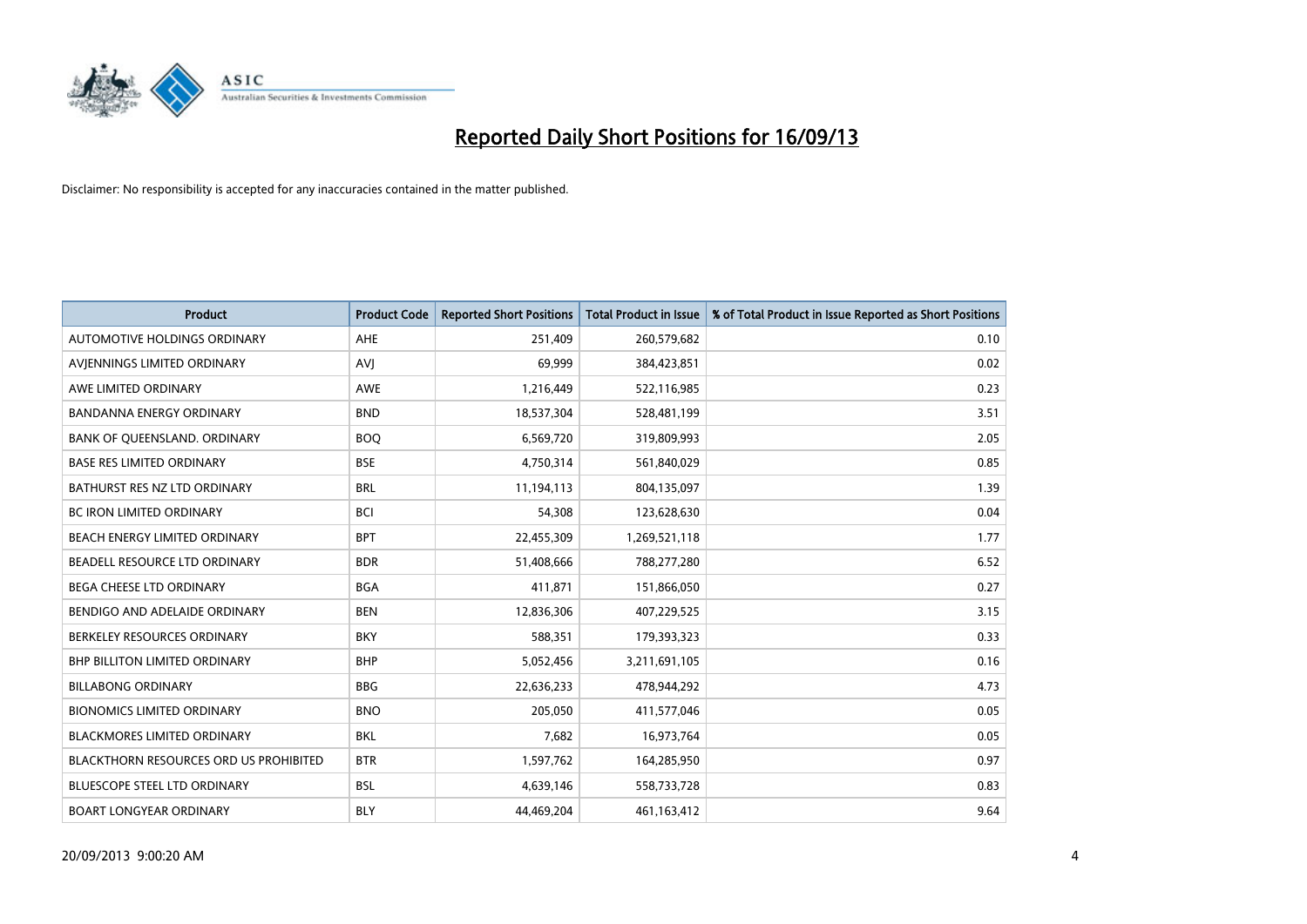

| <b>Product</b>                       | <b>Product Code</b> | <b>Reported Short Positions</b> | <b>Total Product in Issue</b> | % of Total Product in Issue Reported as Short Positions |
|--------------------------------------|---------------------|---------------------------------|-------------------------------|---------------------------------------------------------|
| <b>BOOM LOGISTICS ORDINARY</b>       | <b>BOL</b>          | 99,999                          | 470,598,576                   | 0.02                                                    |
| <b>BORAL LIMITED, ORDINARY</b>       | <b>BLD</b>          | 58,923,252                      | 774,000,641                   | 7.61                                                    |
| <b>BRADKEN LIMITED ORDINARY</b>      | <b>BKN</b>          | 14,708,627                      | 169,240,662                   | 8.69                                                    |
| <b>BRAMBLES LIMITED ORDINARY</b>     | <b>BXB</b>          | 1,545,489                       | 1,558,594,675                 | 0.10                                                    |
| BREVILLE GROUP LTD ORDINARY          | <b>BRG</b>          | 4,013,062                       | 130,095,322                   | 3.08                                                    |
| BRICKWORKS LIMITED ORDINARY          | <b>BKW</b>          | 64,437                          | 147,818,132                   | 0.04                                                    |
| <b>BROCKMAN MINING LTD ORDINARY</b>  | <b>BCK</b>          | 181,990                         | 7,894,482,131                 | 0.00                                                    |
| BT INVESTMENT MNGMNT ORDINARY        | <b>BTT</b>          | 86,132                          | 278,100,237                   | 0.03                                                    |
| <b>BUCCANEER ENERGY LTD ORDINARY</b> | <b>BCC</b>          | 57,127                          | 2,398,671,956                 | 0.00                                                    |
| <b>BURU ENERGY ORDINARY</b>          | <b>BRU</b>          | 11,368,556                      | 295,336,429                   | 3.85                                                    |
| <b>BWP TRUST ORDINARY UNITS</b>      | <b>BWP</b>          | 6,954,540                       | 627,165,919                   | 1.11                                                    |
| CABCHARGE AUSTRALIA ORDINARY         | CAB                 | 12,906,795                      | 120,430,683                   | 10.72                                                   |
| CALTEX AUSTRALIA ORDINARY            | <b>CTX</b>          | 1,750,654                       | 270,000,000                   | 0.65                                                    |
| CAPE LAMBERT RES LTD ORDINARY        | <b>CFE</b>          | 1,434,685                       | 676,191,942                   | 0.21                                                    |
| <b>CARBON ENERGY ORDINARY</b>        | <b>CNX</b>          | 120,261                         | 975,168,303                   | 0.01                                                    |
| <b>CARDNO LIMITED ORDINARY</b>       | CDD                 | 9,810,356                       | 144,126,327                   | 6.81                                                    |
| CARNARVON PETROLEUM ORDINARY         | <b>CVN</b>          | 775,193                         | 934,109,501                   | 0.08                                                    |
| CARSALES.COM LTD ORDINARY            | <b>CRZ</b>          | 2,486,985                       | 237,513,965                   | 1.05                                                    |
| <b>CASH CONVERTERS ORDINARY</b>      | CCV                 | 4,136,224                       | 423,861,025                   | 0.98                                                    |
| CEDAR WOODS PROP. ORDINARY           | <b>CWP</b>          | 3,574                           | 73,359,551                    | 0.00                                                    |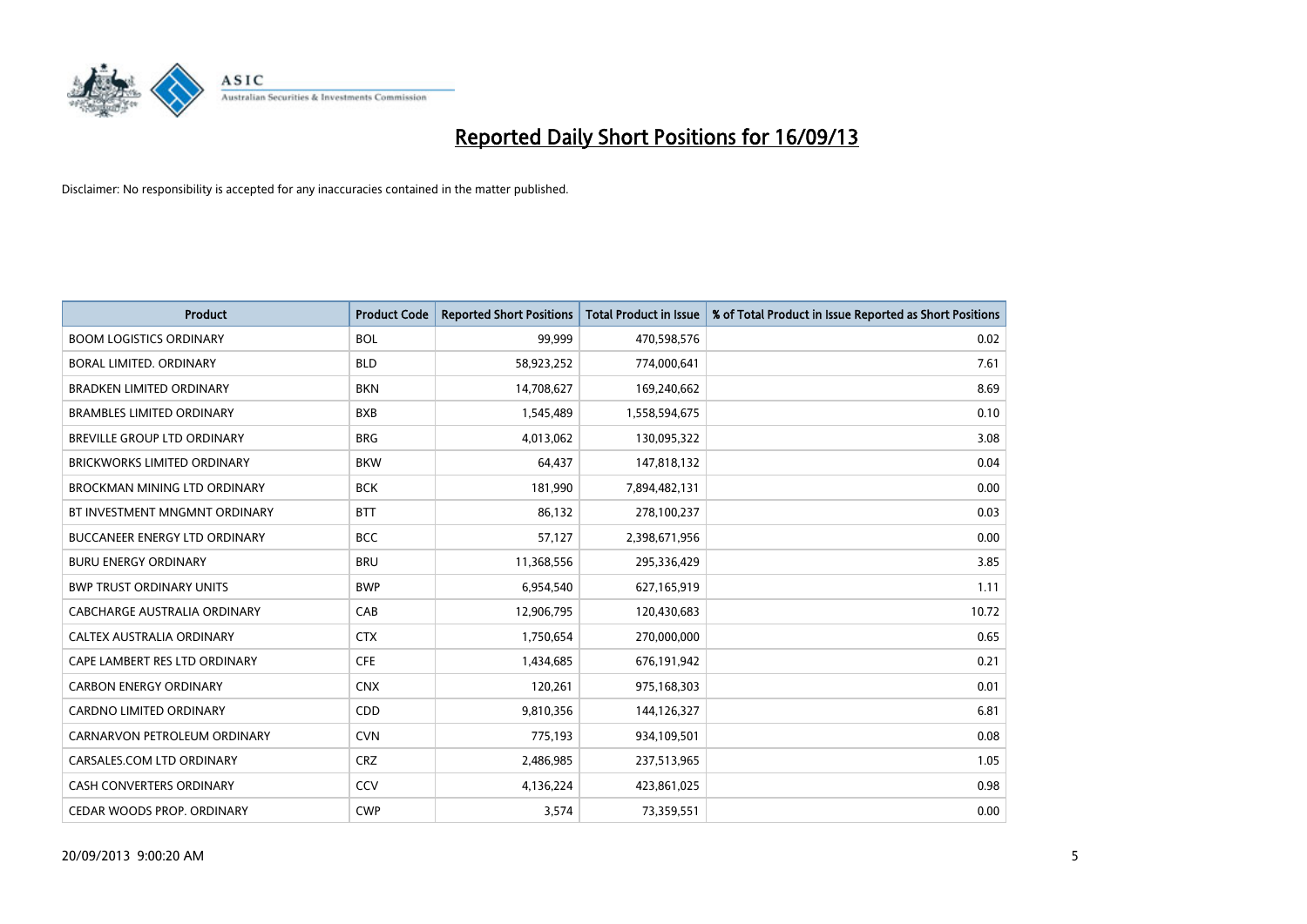

| <b>Product</b>                          | <b>Product Code</b> | <b>Reported Short Positions</b> | <b>Total Product in Issue</b> | % of Total Product in Issue Reported as Short Positions |
|-----------------------------------------|---------------------|---------------------------------|-------------------------------|---------------------------------------------------------|
| <b>CENTRAL PETROLEUM ORDINARY</b>       | <b>CTP</b>          | 1,118,754                       | 1,546,078,845                 | 0.07                                                    |
| CERAMIC FUEL CELLS ORDINARY             | <b>CFU</b>          | 691,102                         | 1,591,941,620                 | 0.04                                                    |
| CFS RETAIL TRUST GRP STAPLED SECURITIES | <b>CFX</b>          | 57,394,873                      | 2,858,286,690                 | 2.01                                                    |
| <b>CHALICE GOLD MINES ORDINARY</b>      | <b>CHN</b>          | 50,000                          | 251,230,886                   | 0.02                                                    |
| CHALLENGER DIV.PRO. STAPLED UNITS       | <b>CDI</b>          | 16,626                          | 214,101,013                   | 0.01                                                    |
| <b>CHALLENGER LIMITED ORDINARY</b>      | <b>CGF</b>          | 2,432,026                       | 530,862,585                   | 0.46                                                    |
| CHANDLER MACLEOD LTD ORDINARY           | <b>CMG</b>          | 2,493,357                       | 469,679,390                   | 0.53                                                    |
| CHARTER HALL GROUP STAPLED US PROHIBIT. | <b>CHC</b>          | 303,945                         | 309,018,843                   | 0.10                                                    |
| <b>CHARTER HALL RETAIL UNITS</b>        | <b>CQR</b>          | 6,994,655                       | 341,843,880                   | 2.05                                                    |
| <b>CHORUS LIMITED ORDINARY</b>          | <b>CNU</b>          | 46,596                          | 389,299,049                   | 0.01                                                    |
| CITIGOLD CORP LTD ORDINARY              | <b>CTO</b>          | 153,427                         | 1,352,907,765                 | 0.01                                                    |
| <b>CLOUGH LIMITED ORDINARY</b>          | <b>CLO</b>          | 523,734                         | 777,090,670                   | 0.07                                                    |
| COAL OF AFRICA LTD ORDINARY             | <b>CZA</b>          | 10,326                          | 1,048,368,613                 | 0.00                                                    |
| <b>COALSPUR MINES LTD ORDINARY</b>      | <b>CPL</b>          | 9,441,832                       | 641,394,435                   | 1.47                                                    |
| COCA-COLA AMATIL ORDINARY               | <b>CCL</b>          | 17,205,060                      | 763,590,249                   | 2.25                                                    |
| COCHLEAR LIMITED ORDINARY               | <b>COH</b>          | 6,783,484                       | 57,040,932                    | 11.89                                                   |
| COCKATOO COAL ORDINARY                  | COK                 | 14,717,588                      | 886,294,158                   | 1.66                                                    |
| <b>CODAN LIMITED ORDINARY</b>           | <b>CDA</b>          | 1,092,738                       | 176,926,104                   | 0.62                                                    |
| <b>COFFEY INTERNATIONAL ORDINARY</b>    | <b>COF</b>          | 241,002                         | 255,833,165                   | 0.09                                                    |
| <b>COLLECTION HOUSE ORDINARY</b>        | <b>CLH</b>          | 950,000                         | 123,907,720                   | 0.77                                                    |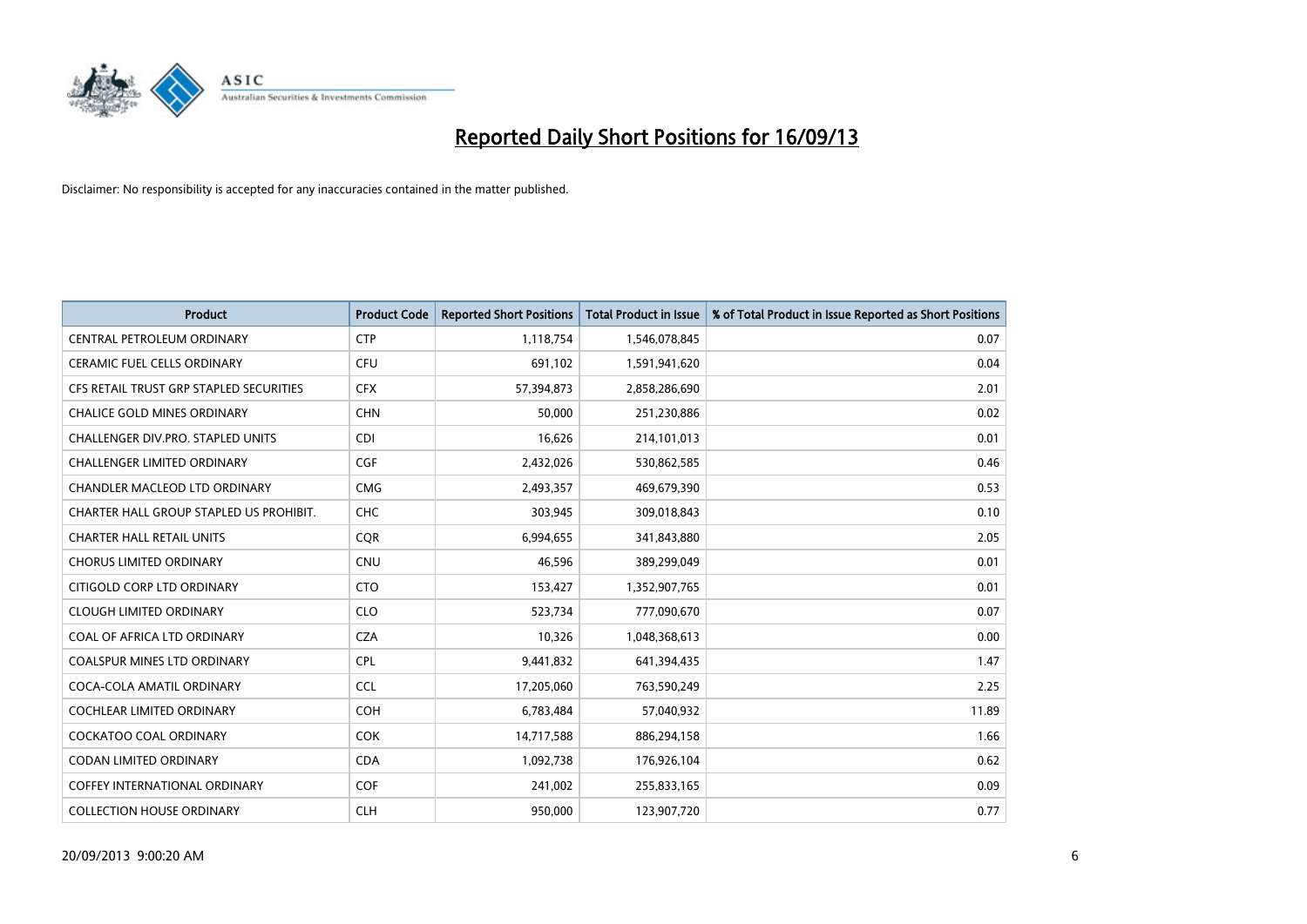

| <b>Product</b>                          | <b>Product Code</b> | <b>Reported Short Positions</b> | <b>Total Product in Issue</b> | % of Total Product in Issue Reported as Short Positions |
|-----------------------------------------|---------------------|---------------------------------|-------------------------------|---------------------------------------------------------|
| <b>COLLINS FOODS LTD ORDINARY</b>       | <b>CKF</b>          | 528,002                         | 93,000,003                    | 0.57                                                    |
| COMMONWEALTH BANK, ORDINARY             | <b>CBA</b>          | 8,729,473                       | 1,611,928,836                 | 0.54                                                    |
| <b>COMMONWEALTH PROP ORDINARY UNITS</b> | <b>CPA</b>          | 33,734,795                      | 2,347,003,413                 | 1.44                                                    |
| <b>COMPASS RESOURCES ORDINARY</b>       | <b>CMR</b>          | 7,472                           | 1,403,744,100                 | 0.00                                                    |
| <b>COMPUTERSHARE LTD ORDINARY</b>       | <b>CPU</b>          | 11,705,201                      | 556,203,079                   | 2.10                                                    |
| <b>COOPER ENERGY LTD ORDINARY</b>       | <b>COE</b>          | 29,299                          | 329,099,922                   | 0.01                                                    |
| <b>CORP TRAVEL LIMITED ORDINARY</b>     | <b>CTD</b>          | 147,633                         | 78,221,245                    | 0.19                                                    |
| <b>CREDIT CORP GROUP ORDINARY</b>       | <b>CCP</b>          | 12,613                          | 45,932,899                    | 0.03                                                    |
| <b>CROMWELL PROP STAPLED SECURITIES</b> | <b>CMW</b>          | 1,294,597                       | 1,717,823,929                 | 0.08                                                    |
| <b>CROWE HORWATH AUS ORDINARY</b>       | <b>CRH</b>          | 442,313                         | 269,665,096                   | 0.16                                                    |
| <b>CROWN LIMITED ORDINARY</b>           | <b>CWN</b>          | 4,024,057                       | 728,394,185                   | 0.55                                                    |
| <b>CSG LIMITED ORDINARY</b>             | <b>CSV</b>          | 107,415                         | 278,873,075                   | 0.04                                                    |
| <b>CSL LIMITED ORDINARY</b>             | <b>CSL</b>          | 421,446                         | 487,088,966                   | 0.09                                                    |
| <b>CSR LIMITED ORDINARY</b>             | <b>CSR</b>          | 36,239,299                      | 506,000,315                   | 7.16                                                    |
| <b>CUDECO LIMITED ORDINARY</b>          | CDU                 | 8,565,688                       | 205,017,174                   | 4.18                                                    |
| DART ENERGY LTD ORDINARY                | <b>DTE</b>          | 15,630,879                      | 1,010,608,214                 | 1.55                                                    |
| DATA#3 LIMITED ORDINARY                 | <b>DTL</b>          | 85,674                          | 153,974,950                   | 0.06                                                    |
| DAVID JONES LIMITED ORDINARY            | <b>DJS</b>          | 56,832,821                      | 535,002,401                   | 10.62                                                   |
| DECMIL GROUP LIMITED ORDINARY           | <b>DCG</b>          | 3,795,290                       | 168,657,794                   | 2.25                                                    |
| DEEP YELLOW LIMITED ORDINARY            | <b>DYL</b>          | 850,002                         | 1,562,794,247                 | 0.05                                                    |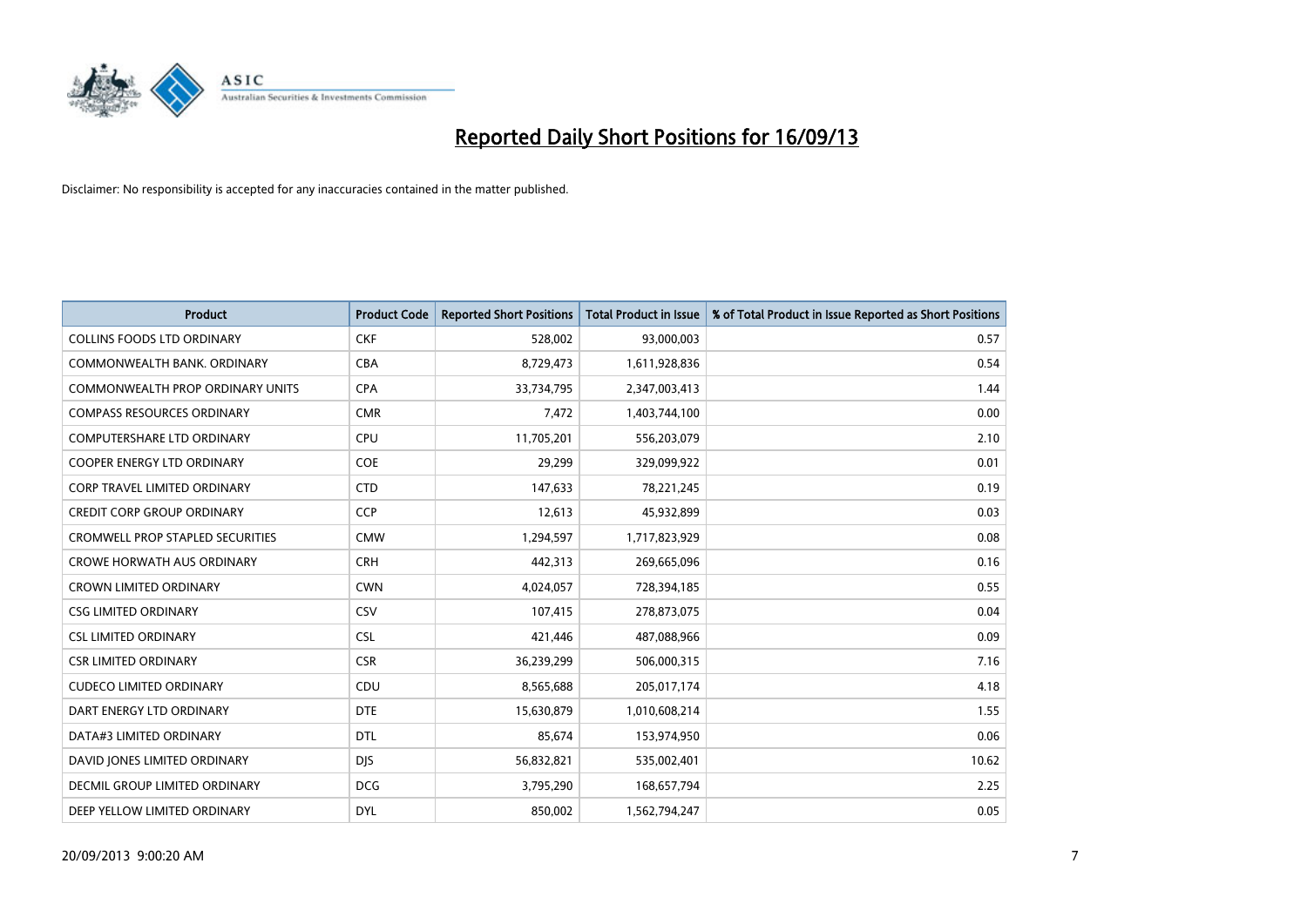

| <b>Product</b>                     | <b>Product Code</b> | <b>Reported Short Positions</b> | <b>Total Product in Issue</b> | % of Total Product in Issue Reported as Short Positions |
|------------------------------------|---------------------|---------------------------------|-------------------------------|---------------------------------------------------------|
| DEXUS PROPERTY GROUP STAPLED UNITS | <b>DXS</b>          | 15,707,368                      | 4,673,157,562                 | 0.34                                                    |
| DISCOVERY METALS LTD ORDINARY      | <b>DML</b>          | 13,062,037                      | 486,986,451                   | 2.68                                                    |
| DOMINO PIZZA ENTERPR ORDINARY      | <b>DMP</b>          | 433,138                         | 83,990,955                    | 0.52                                                    |
| DONACO INTERNATIONAL ORDINARY      | <b>DNA</b>          | 64,050                          | 371,719,896                   | 0.02                                                    |
| DOWNER EDI LIMITED ORDINARY        | <b>DOW</b>          | 11,606,118                      | 433,409,429                   | 2.68                                                    |
| DRILLSEARCH ENERGY ORDINARY        | <b>DLS</b>          | 14,421,468                      | 429,665,895                   | 3.36                                                    |
| DUET GROUP STAPLED US PROHIBIT.    | <b>DUE</b>          | 1,436,857                       | 1,237,195,531                 | 0.12                                                    |
| DULUXGROUP LIMITED ORDINARY        | <b>DLX</b>          | 2,766,412                       | 377,019,430                   | 0.73                                                    |
| <b>DWS LTD ORDINARY</b>            | <b>DWS</b>          | 462,598                         | 132,362,763                   | 0.35                                                    |
| ECHO ENTERTAINMENT ORDINARY        | <b>EGP</b>          | 4,225,768                       | 825,672,730                   | 0.51                                                    |
| <b>ELDERS LIMITED ORDINARY</b>     | <b>ELD</b>          | 17,886,311                      | 455,013,329                   | 3.93                                                    |
| ELEMENTAL MINERALS ORDINARY        | <b>ELM</b>          | 5,000                           | 303,263,391                   | 0.00                                                    |
| ELEMENTOS LIMITED ORDINARY         | <b>ELT</b>          | 16                              | 188,638,746                   | 0.00                                                    |
| <b>EMECO HOLDINGS ORDINARY</b>     | <b>EHL</b>          | 25,885,928                      | 599,675,707                   | 4.32                                                    |
| <b>ENDEAVOUR MIN CORP CDI 1:1</b>  | <b>EVR</b>          | 402,983                         | 94,057,031                    | 0.43                                                    |
| ENERGY RESOURCES ORDINARY 'A'      | ERA                 | 8,271,590                       | 517,725,062                   | 1.60                                                    |
| ENERGY WORLD CORPOR. ORDINARY      | <b>EWC</b>          | 28,953,280                      | 1,734,166,672                 | 1.67                                                    |
| <b>ENVESTRA LIMITED ORDINARY</b>   | <b>ENV</b>          | 6,606,217                       | 1,796,808,474                 | 0.37                                                    |
| EQUATORIAL RES LTD ORDINARY        | EQX                 | 8                               | 121,885,353                   | 0.00                                                    |
| ERM POWER LIMITED ORDINARY         | <b>EPW</b>          | 46,652                          | 207,499,601                   | 0.02                                                    |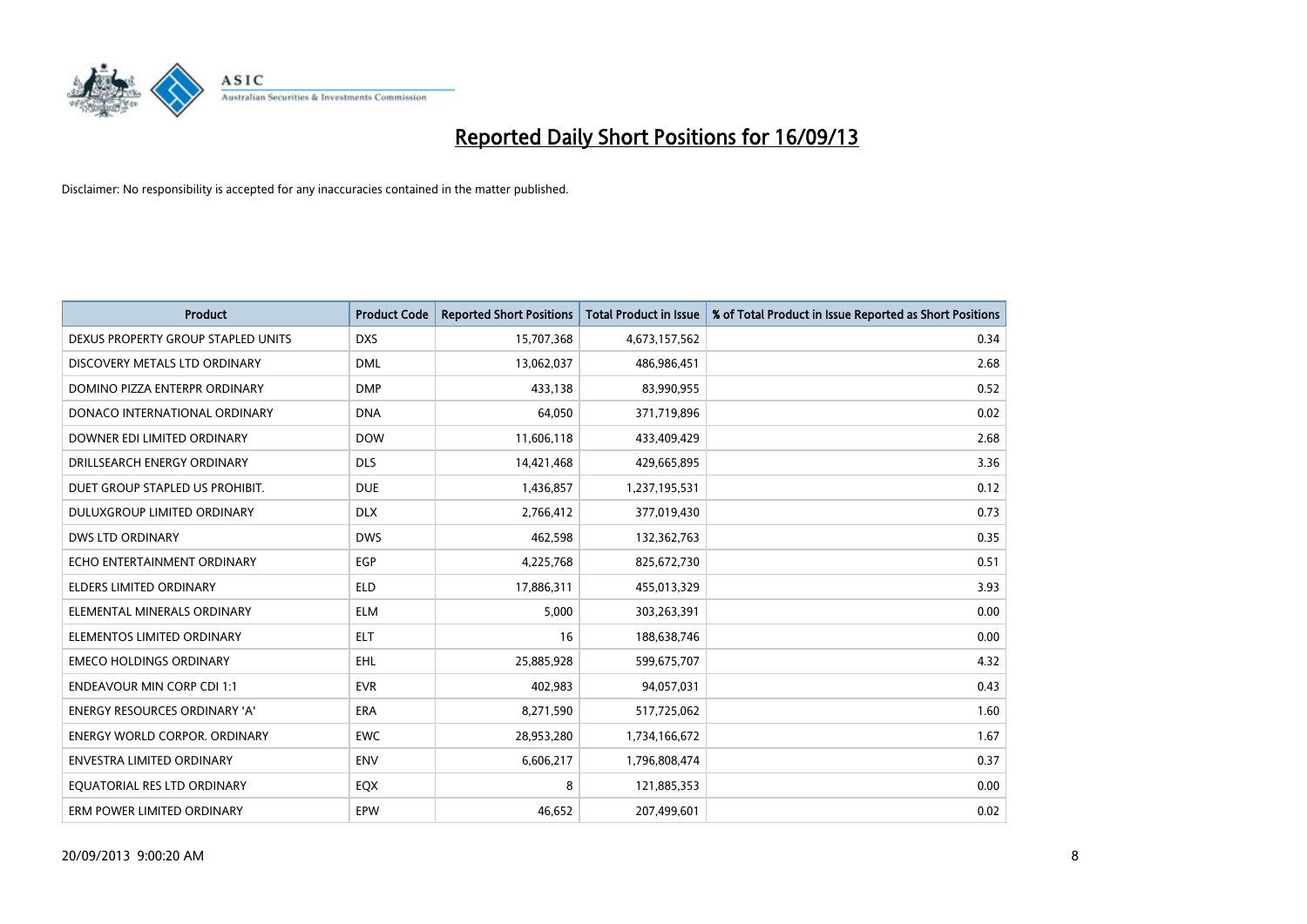

| <b>Product</b>                         | <b>Product Code</b> | <b>Reported Short Positions</b> | <b>Total Product in Issue</b> | % of Total Product in Issue Reported as Short Positions |
|----------------------------------------|---------------------|---------------------------------|-------------------------------|---------------------------------------------------------|
| <b>ESERVGLOBAL LIMITED ORDINARY</b>    | ESV                 | 7,244,497                       | 249,045,997                   | 2.91                                                    |
| EVOLUTION MINING LTD ORDINARY          | <b>EVN</b>          | 21,050,017                      | 708,652,367                   | 2.97                                                    |
| FAIRFAX MEDIA LTD ORDINARY             | <b>FXI</b>          | 332,470,811                     | 2,351,955,725                 | 14.14                                                   |
| <b>FANTASTIC HOLDINGS ORDINARY</b>     | <b>FAN</b>          | 15,499                          | 103,068,398                   | 0.02                                                    |
| <b>FAR LTD ORDINARY</b>                | FAR                 | 24,530,121                      | 2,499,846,742                 | 0.98                                                    |
| FEDERATION CNTRES ORD/UNIT STAPLED SEC | <b>FDC</b>          | 3,401,289                       | 1,427,641,565                 | 0.24                                                    |
| <b>FEORE LIMITED ORDINARY</b>          | <b>FEO</b>          | 86,000                          | 245,602,000                   | 0.04                                                    |
| FINBAR GROUP LIMITED ORDINARY          | <b>FRI</b>          | 10,504                          | 220,847,184                   | 0.00                                                    |
| FISHER & PAYKEL H. ORDINARY            | <b>FPH</b>          | 230,517                         | 546,647,778                   | 0.04                                                    |
| FKP PROPERTY GROUP STAPLED SECURITIES  | <b>FKP</b>          | 10,877,805                      | 321,578,705                   | 3.38                                                    |
| FLEETWOOD CORP ORDINARY                | <b>FWD</b>          | 2,090,326                       | 60,522,619                    | 3.45                                                    |
| FLETCHER BUILDING ORDINARY             | <b>FBU</b>          | 4,874,912                       | 686,096,427                   | 0.71                                                    |
| FLEXIGROUP LIMITED ORDINARY            | FXL                 | 9,419                           | 303,385,394                   | 0.00                                                    |
| <b>FLIGHT CENTRE ORDINARY</b>          | <b>FLT</b>          | 3,511,167                       | 100,523,468                   | 3.49                                                    |
| FLINDERS MINES LTD ORDINARY            | <b>FMS</b>          | 7,216,236                       | 1,824,843,676                 | 0.40                                                    |
| <b>FOCUS MINERALS LTD ORDINARY</b>     | <b>FML</b>          | 38,348,994                      | 9,137,375,877                 | 0.42                                                    |
| <b>FORGE GROUP LIMITED ORDINARY</b>    | FGE                 | 1,211,917                       | 86,169,014                    | 1.41                                                    |
| FORTESCUE METALS GRP ORDINARY          | <b>FMG</b>          | 160,078,553                     | 3,113,798,659                 | 5.14                                                    |
| <b>G.U.D. HOLDINGS ORDINARY</b>        | <b>GUD</b>          | 6,042,986                       | 71,341,319                    | 8.47                                                    |
| <b>G8 EDUCATION LIMITED ORDINARY</b>   | <b>GEM</b>          | 1,834,698                       | 273,190,260                   | 0.67                                                    |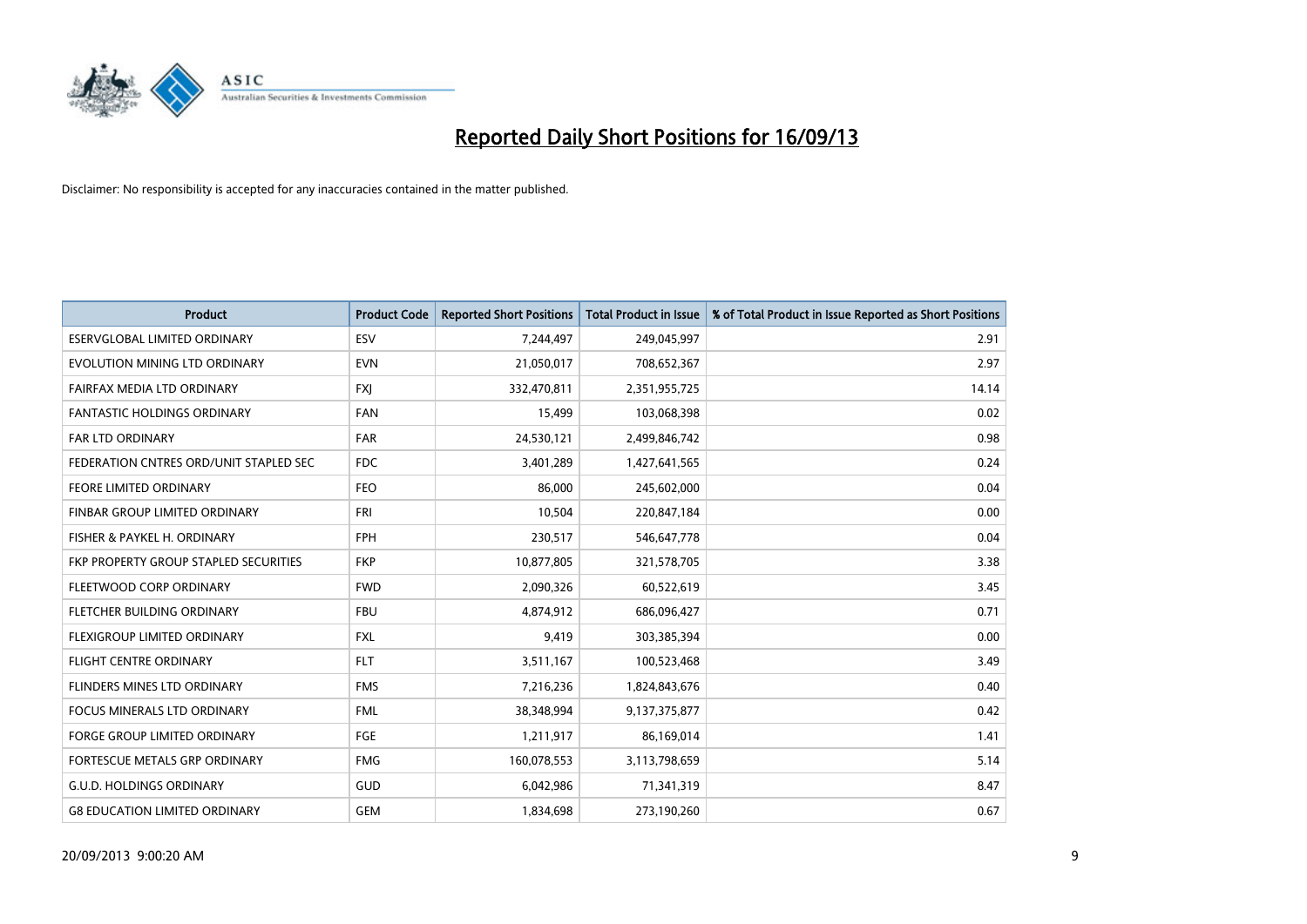

| <b>Product</b>                                   | <b>Product Code</b> | <b>Reported Short Positions</b> | <b>Total Product in Issue</b> | % of Total Product in Issue Reported as Short Positions |
|--------------------------------------------------|---------------------|---------------------------------|-------------------------------|---------------------------------------------------------|
| <b>GALAXY RESOURCES ORDINARY</b>                 | <b>GXY</b>          | 5,642,257                       | 800,474,396                   | 0.70                                                    |
| <b>GEODYNAMICS LIMITED ORDINARY</b>              | GDY                 | 850                             | 406,452,608                   | 0.00                                                    |
| GI DYNAMICS, INC CDI US PROHIBITED               | <b>GID</b>          | 6,867                           | 389,977,755                   | 0.00                                                    |
| <b>GINDALBIE METALS LTD ORDINARY</b>             | <b>GBG</b>          | 53,158,168                      | 1,492,982,791                 | 3.56                                                    |
| <b>GOODMAN FIELDER, ORDINARY</b>                 | <b>GFF</b>          | 36,318,256                      | 1,955,559,207                 | 1.86                                                    |
| <b>GOODMAN GROUP STAPLED</b>                     | <b>GMG</b>          | 4,580,438                       | 1,718,698,949                 | 0.27                                                    |
| <b>GPT GROUP STAPLED SEC.</b>                    | GPT                 | 7,473,465                       | 1,728,458,473                 | 0.43                                                    |
| <b>GRAINCORP LIMITED A CLASS ORDINARY</b>        | <b>GNC</b>          | 55,114                          | 228,855,628                   | 0.02                                                    |
| <b>GRANGE RESOURCES, ORDINARY</b>                | <b>GRR</b>          | 5,680,933                       | 1,156,492,195                 | 0.49                                                    |
| <b>GREENCROSS LIMITED ORDINARY</b>               | <b>GXL</b>          | 42,996                          | 37,454,599                    | 0.11                                                    |
| <b>GREENLAND MIN EN LTD ORDINARY</b>             | GGG                 | 3,920,822                       | 572,720,096                   | 0.68                                                    |
| <b>GROWTHPOINT PROPERTY ORD/UNIT STAPLED SEC</b> | GOZ                 | 49,999                          | 414,229,412                   | 0.01                                                    |
| <b>GRYPHON MINERALS LTD ORDINARY</b>             | GRY                 | 10,975,550                      | 400,691,164                   | 2.74                                                    |
| <b>GUILDFORD COAL LTD ORDINARY</b>               | <b>GUF</b>          | 459,444                         | 635,046,899                   | 0.07                                                    |
| <b>GWA GROUP LTD ORDINARY</b>                    | <b>GWA</b>          | 14,634,344                      | 306,533,770                   | 4.77                                                    |
| HARVEY NORMAN ORDINARY                           | <b>HVN</b>          | 63,824,319                      | 1,062,316,784                 | 6.01                                                    |
| <b>HENDERSON GROUP CDI 1:1</b>                   | <b>HGG</b>          | 1,188,908                       | 733,252,837                   | 0.16                                                    |
| HFA HOLDINGS LIMITED ORDINARY                    | <b>HFA</b>          | 3,863                           | 118,738,157                   | 0.00                                                    |
| <b>HIGHLANDS PACIFIC ORDINARY</b>                | <b>HIG</b>          | 500,001                         | 789,344,774                   | 0.06                                                    |
| HILLGROVE RES LTD ORDINARY                       | <b>HGO</b>          | 3,371,507                       | 1,024,760,221                 | 0.33                                                    |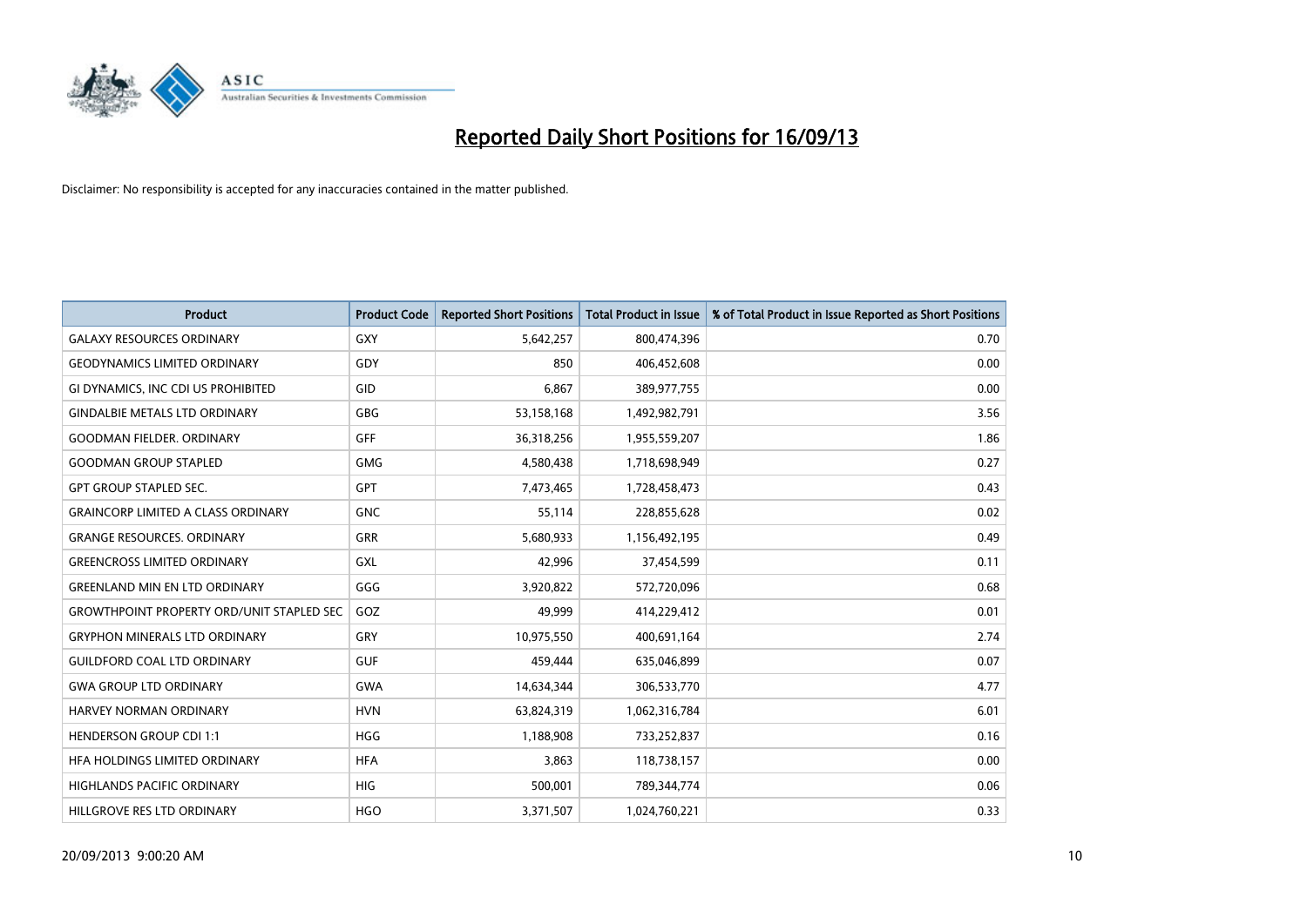

| <b>Product</b>                                | <b>Product Code</b> | <b>Reported Short Positions</b> | <b>Total Product in Issue</b> | % of Total Product in Issue Reported as Short Positions |
|-----------------------------------------------|---------------------|---------------------------------|-------------------------------|---------------------------------------------------------|
| HILLS HOLDINGS LTD ORDINARY                   | HIL                 | 62,109                          | 246,500,444                   | 0.03                                                    |
| HORIZON OIL LIMITED ORDINARY                  | <b>HZN</b>          | 69,891,415                      | 1,297,449,932                 | 5.39                                                    |
| HOT CHILI LTD ORDINARY                        | <b>HCH</b>          | 10,000                          | 332,758,886                   | 0.00                                                    |
| ICON ENERGY LIMITED ORDINARY                  | <b>ICN</b>          | 19,230                          | 535,455,958                   | 0.00                                                    |
| <b>IINET LIMITED ORDINARY</b>                 | <b>IIN</b>          | 1,973,779                       | 161,238,847                   | 1.22                                                    |
| <b>ILUKA RESOURCES ORDINARY</b>               | ILU                 | 38,599,318                      | 418,700,517                   | 9.22                                                    |
| <b>IMDEX LIMITED ORDINARY</b>                 | <b>IMD</b>          | 4,448,912                       | 210,473,188                   | 2.11                                                    |
| IMF (AUSTRALIA) LTD ORDINARY                  | <b>IMF</b>          | 2,586,670                       | 123,203,426                   | 2.10                                                    |
| <b>INCITEC PIVOT ORDINARY</b>                 | IPL                 | 20,068,380                      | 1,628,730,107                 | 1.23                                                    |
| <b>INDEPENDENCE GROUP ORDINARY</b>            | <b>IGO</b>          | 4,421,717                       | 233,323,905                   | 1.90                                                    |
| <b>INDOPHIL RESOURCES ORDINARY</b>            | <b>IRN</b>          | 1,423,251                       | 1,203,146,194                 | 0.12                                                    |
| <b>INFIGEN ENERGY STAPLED SECURITIES</b>      | <b>IFN</b>          | 3,351,958                       | 764,993,434                   | 0.44                                                    |
| <b>INFOMEDIA LTD ORDINARY</b>                 | <b>IFM</b>          | 227,496                         | 304,833,155                   | 0.07                                                    |
| <b>INGENIA GROUP STAPLED SECURITIES</b>       | <b>INA</b>          | 100,000                         | 507,179,194                   | 0.02                                                    |
| INOVA RESOURCES LTD ORDINARY                  | <b>IVA</b>          | 1,490,364                       | 728,618,577                   | 0.20                                                    |
| <b>INSURANCE AUSTRALIA ORDINARY</b>           | <b>IAG</b>          | 3,169,661                       | 2,079,034,021                 | 0.15                                                    |
| <b>INTREPID MINES ORDINARY</b>                | <b>IAU</b>          | 20,433,695                      | 556,118,015                   | 3.67                                                    |
| <b>INVESTA OFFICE FUND STAPLED SECURITIES</b> | <b>IOF</b>          | 1,182,081                       | 614,047,458                   | 0.19                                                    |
| <b>INVOCARE LIMITED ORDINARY</b>              | <b>IVC</b>          | 5,545,621                       | 110,030,298                   | 5.04                                                    |
| <b>IOOF HOLDINGS LTD ORDINARY</b>             | IFL                 | 2,565,041                       | 232,118,034                   | 1.11                                                    |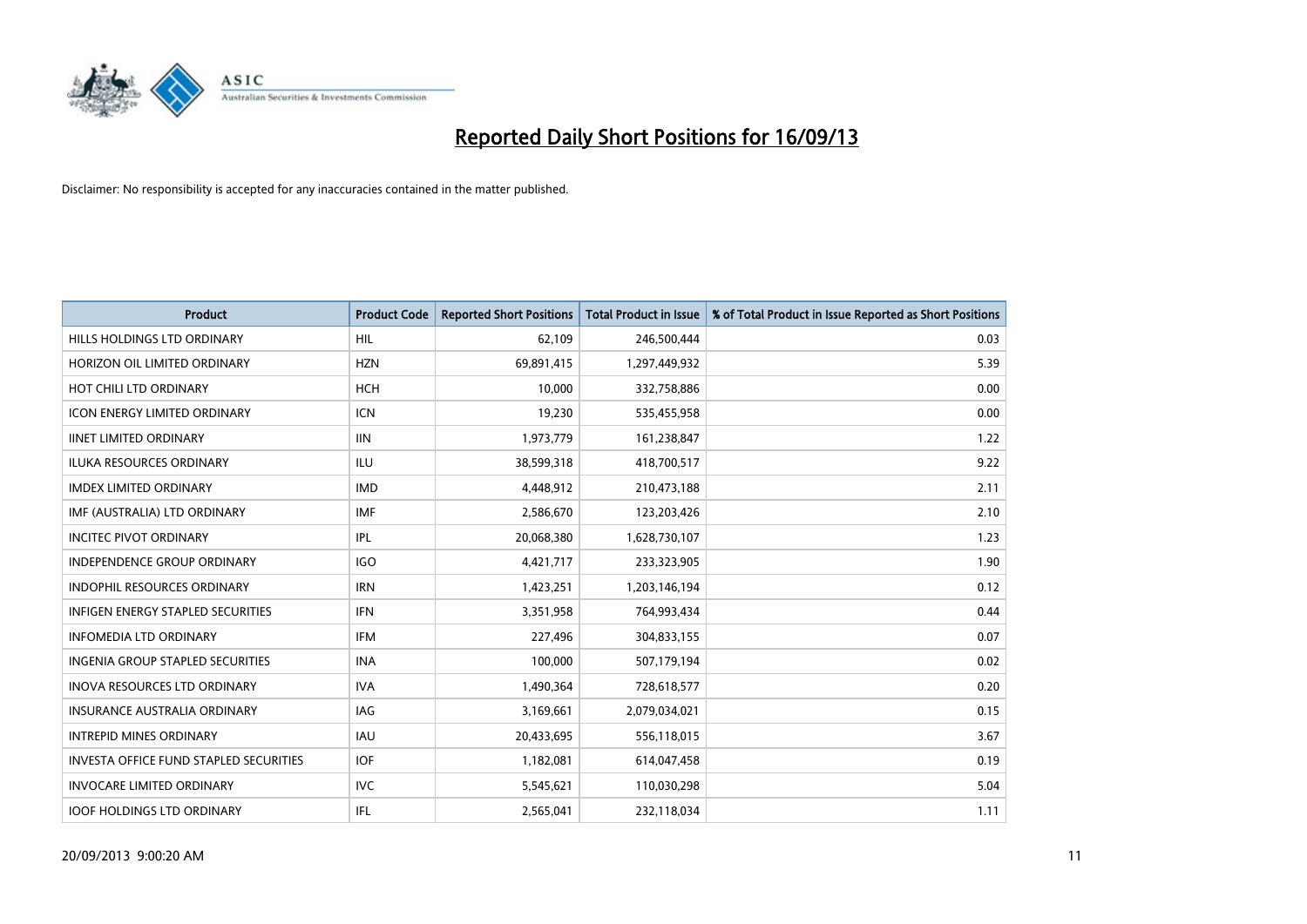

| Product                                         | <b>Product Code</b> | <b>Reported Short Positions</b> | <b>Total Product in Issue</b> | % of Total Product in Issue Reported as Short Positions |
|-------------------------------------------------|---------------------|---------------------------------|-------------------------------|---------------------------------------------------------|
| <b>IRESS LIMITED ORDINARY</b>                   | <b>IRE</b>          | 635,799                         | 158,585,126                   | 0.40                                                    |
| <b>IRON ORE HOLDINGS ORDINARY</b>               | <b>IOH</b>          | 26,197                          | 161,174,005                   | 0.02                                                    |
| <b>ISELECT LTD ORDINARY</b>                     | <b>ISU</b>          | 1,755,130                       | 259,964,894                   | 0.68                                                    |
| <b>IAMES HARDIE INDUST CHESS DEPOSITARY INT</b> | <b>IHX</b>          | 7,181,271                       | 442,499,044                   | 1.62                                                    |
| <b>IB HI-FI LIMITED ORDINARY</b>                | <b>IBH</b>          | 8,954,770                       | 99,917,963                    | 8.96                                                    |
| <b>JUPITER MINES ORDINARY</b>                   | <b>IMS</b>          | 9,874                           | 2,281,835,383                 | 0.00                                                    |
| <b>KAGARA LTD ORDINARY</b>                      | KZL                 | 3,385,466                       | 798,953,117                   | 0.42                                                    |
| KAROON GAS AUSTRALIA ORDINARY                   | <b>KAR</b>          | 844,227                         | 251,120,769                   | 0.34                                                    |
| KATHMANDU HOLD LTD ORDINARY                     | <b>KMD</b>          | 23,308                          | 200,215,894                   | 0.01                                                    |
| <b>KBL MINING LIMITED ORDINARY</b>              | <b>KBL</b>          | 1,820                           | 393,535,629                   | 0.00                                                    |
| KINGSGATE CONSOLID. ORDINARY                    | <b>KCN</b>          | 14,960,091                      | 152,284,777                   | 9.82                                                    |
| KINGSROSE MINING LTD ORDINARY                   | <b>KRM</b>          | 444,901                         | 335,753,851                   | 0.13                                                    |
| LEIGHTON HOLDINGS ORDINARY                      | LEI                 | 17,978,595                      | 337,235,188                   | 5.33                                                    |
| LEND LEASE GROUP UNIT/ORD STAPLED               | <b>LLC</b>          | 2,435,036                       | 575,508,314                   | 0.42                                                    |
| LINC ENERGY LTD ORDINARY                        | <b>LNC</b>          | 17,471,765                      | 518,687,562                   | 3.37                                                    |
| LION SELECTION GRP ORDINARY                     | <b>LSX</b>          | 20                              | 106,911,413                   | 0.00                                                    |
| LYCOPODIUM LIMITED ORDINARY                     | LYL                 | 90                              | 38,955,103                    | 0.00                                                    |
| LYNAS CORPORATION ORDINARY                      | <b>LYC</b>          | 190,531,659                     | 1,960,801,292                 | 9.72                                                    |
| M2 TELECOMMUNICATION ORDINARY                   | <b>MTU</b>          | 7,271,796                       | 178,498,822                   | 4.07                                                    |
| MACMAHON HOLDINGS ORDINARY                      | <b>MAH</b>          | 1,390,635                       | 1,261,699,966                 | 0.11                                                    |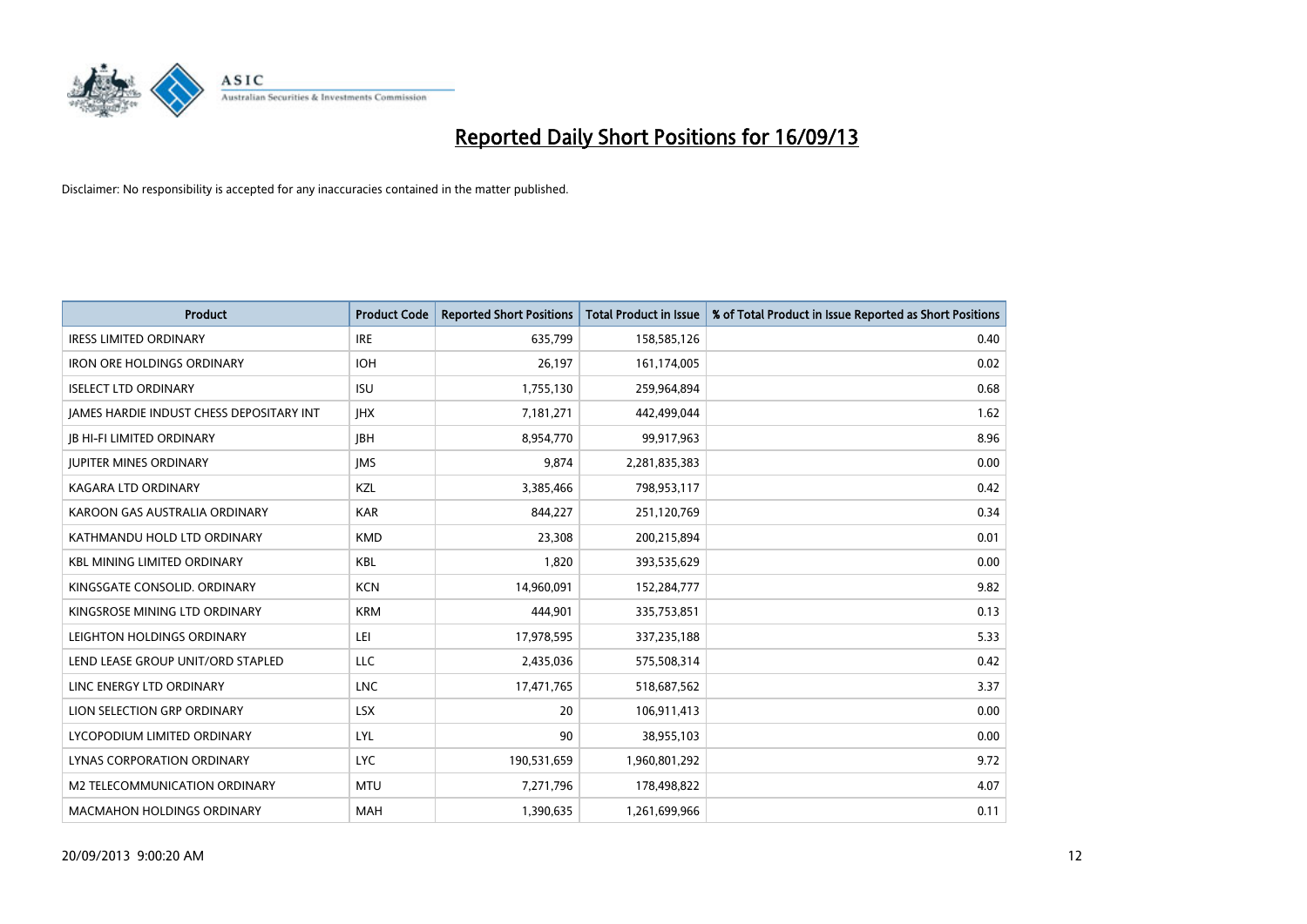

| <b>Product</b>                        | <b>Product Code</b> | <b>Reported Short Positions</b> | <b>Total Product in Issue</b> | % of Total Product in Issue Reported as Short Positions |
|---------------------------------------|---------------------|---------------------------------|-------------------------------|---------------------------------------------------------|
| MACO ATLAS ROADS GRP ORDINARY STAPLED | <b>MQA</b>          | 18,973,747                      | 487,230,540                   | 3.89                                                    |
| MACQUARIE GROUP LTD ORDINARY          | <b>MQG</b>          | 1,231,091                       | 339,888,036                   | 0.36                                                    |
| MACQUARIE TELECOM GP ORDINARY         | MAQ                 | 3,071                           | 20,967,121                    | 0.01                                                    |
| MAGELLAN FIN GRP LTD ORDINARY         | <b>MFG</b>          | 582,281                         | 152,782,876                   | 0.38                                                    |
| <b>MATRIX C &amp; E LTD ORDINARY</b>  | <b>MCE</b>          | 3,226,628                       | 94,555,428                    | 3.41                                                    |
| MAVERICK DRILLING ORDINARY            | <b>MAD</b>          | 10,456,337                      | 452,726,751                   | 2.31                                                    |
| MAXITRANS INDUSTRIES ORDINARY         | <b>MXI</b>          | 59,305                          | 183,993,392                   | 0.03                                                    |
| MCMILLAN SHAKESPEARE ORDINARY         | <b>MMS</b>          | 2,155,223                       | 74,523,965                    | 2.89                                                    |
| MEDUSA MINING LTD ORDINARY            | <b>MML</b>          | 2,261,528                       | 188,903,911                   | 1.20                                                    |
| MEO AUSTRALIA LTD ORDINARY            | <b>MEO</b>          | 10,845                          | 627,264,587                   | 0.00                                                    |
| <b>MERMAID MARINE ORDINARY</b>        | <b>MRM</b>          | 675,207                         | 230,918,607                   | 0.29                                                    |
| MESOBLAST LIMITED ORDINARY            | <b>MSB</b>          | 18,659,749                      | 315,423,901                   | 5.92                                                    |
| METALS X LIMITED ORDINARY             | <b>MLX</b>          | 77,960                          | 1,652,636,110                 | 0.00                                                    |
| METCASH LIMITED ORDINARY              | <b>MTS</b>          | 81,286,004                      | 880,704,786                   | 9.23                                                    |
| METMINCO LIMITED ORDINARY             | <b>MNC</b>          | 1,792,414                       | 1,749,543,023                 | 0.10                                                    |
| MICLYN EXP OFFSHR ORDINARY            | <b>MIO</b>          | 193,501                         | 281,538,972                   | 0.07                                                    |
| MIGHTY RIVER POWER ORDINARY           | <b>MYT</b>          | 3,774                           | 1,400,000,094                 | 0.00                                                    |
| MINCOR RESOURCES NL ORDINARY          | <b>MCR</b>          | 2,399,721                       | 188,208,274                   | 1.28                                                    |
| MINERAL DEPOSITS ORDINARY             | <b>MDL</b>          | 4,008,343                       | 83,538,786                    | 4.80                                                    |
| MINERAL RESOURCES, ORDINARY           | <b>MIN</b>          | 3,897,439                       | 185,987,992                   | 2.10                                                    |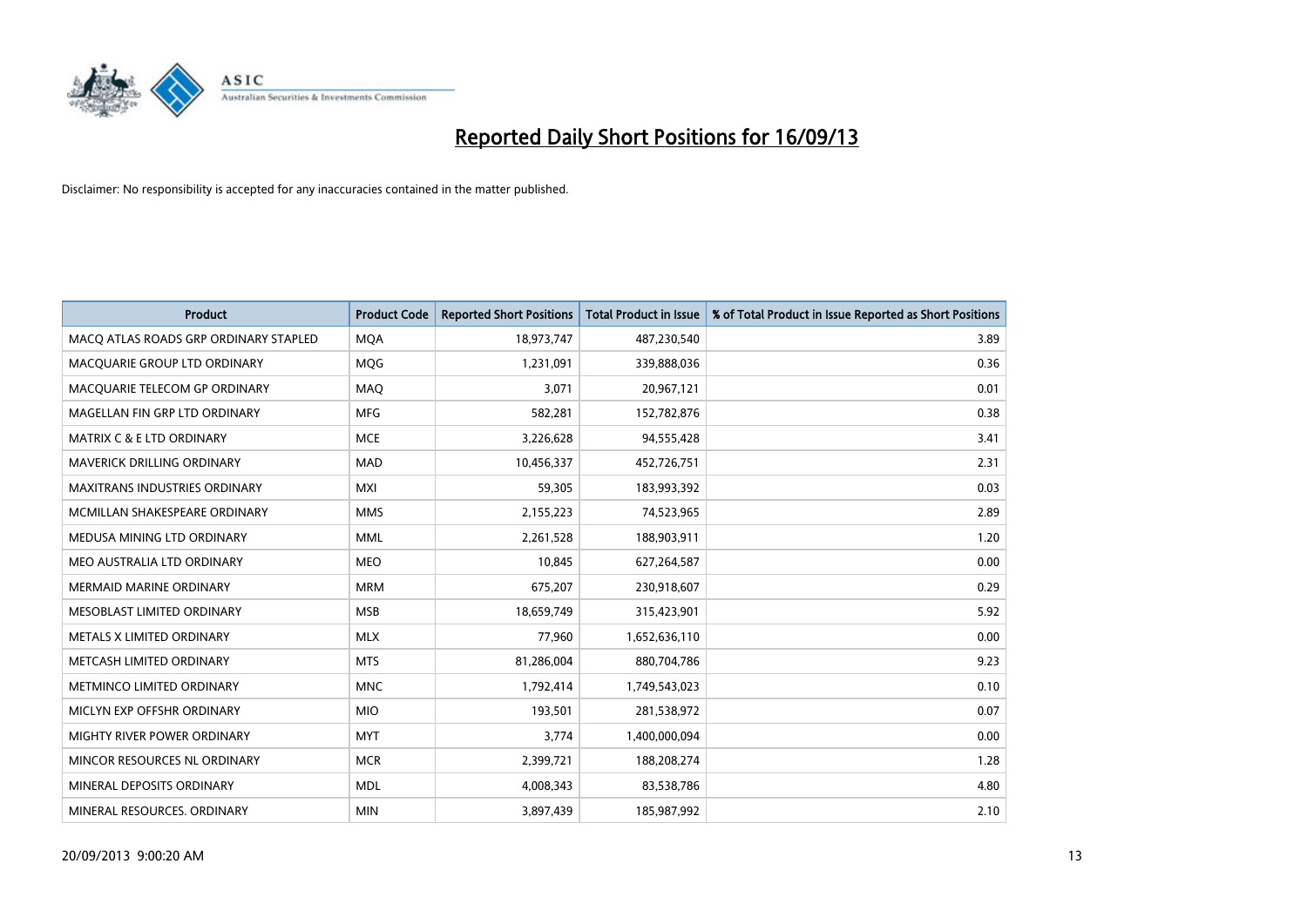

| <b>Product</b>                     | <b>Product Code</b> | <b>Reported Short Positions</b> | <b>Total Product in Issue</b> | % of Total Product in Issue Reported as Short Positions |
|------------------------------------|---------------------|---------------------------------|-------------------------------|---------------------------------------------------------|
| MIRABELA NICKEL LTD ORDINARY       | <b>MBN</b>          | 38,197,110                      | 876,801,147                   | 4.36                                                    |
| MIRVAC GROUP STAPLED SECURITIES    | <b>MGR</b>          | 4,894,761                       | 3,664,938,678                 | 0.13                                                    |
| MOLOPO ENERGY LTD ORDINARY         | <b>MPO</b>          | 887,596                         | 246,724,091                   | 0.36                                                    |
| <b>MONADELPHOUS GROUP ORDINARY</b> | <b>MND</b>          | 11,691,174                      | 92,041,629                    | 12.70                                                   |
| MORTGAGE CHOICE LTD ORDINARY       | MOC                 | 13,465                          | 123,431,282                   | 0.01                                                    |
| <b>MOUNT GIBSON IRON ORDINARY</b>  | <b>MGX</b>          | 14,711,099                      | 1,090,584,232                 | 1.35                                                    |
| MULTIPLEX SITES SITES              | <b>MXUPA</b>        | 1,270                           | 4,500,000                     | 0.03                                                    |
| MURCHISON METALS LTD ORDINARY      | <b>MMX</b>          | 3,003,525                       | 450,497,346                   | 0.67                                                    |
| <b>MYER HOLDINGS LTD ORDINARY</b>  | <b>MYR</b>          | 77,169,446                      | 583,894,551                   | 13.22                                                   |
| NATIONAL AUST, BANK ORDINARY       | <b>NAB</b>          | 5,525,637                       | 2,348,892,519                 | 0.24                                                    |
| NAVITAS LIMITED ORDINARY           | <b>NVT</b>          | 2,393,544                       | 375,367,918                   | 0.64                                                    |
| NEON ENERGY LIMITED ORDINARY       | <b>NEN</b>          | 649,878                         | 553,037,848                   | 0.12                                                    |
| NEW HOPE CORPORATION ORDINARY      | <b>NHC</b>          | 1,168,428                       | 830,715,225                   | 0.14                                                    |
| NEW STANDARD ENERGY ORDINARY       | <b>NSE</b>          | 322,032                         | 305,331,847                   | 0.11                                                    |
| NEWCREST MINING ORDINARY           | <b>NCM</b>          | 3,795,113                       | 766,510,971                   | 0.50                                                    |
| NEWS CORP A NON-VOTING CDI         | <b>NWSLV</b>        | 2,787,328                       | 379,423,551                   | 0.73                                                    |
| NEWS CORP B VOTING CDI             | <b>NWS</b>          | 425,329                         | 199,630,239                   | 0.21                                                    |
| NEXTDC LIMITED ORDINARY            | <b>NXT</b>          | 5,277,670                       | 192,904,486                   | 2.74                                                    |
| NEXUS ENERGY LIMITED ORDINARY      | <b>NXS</b>          | 2,259,537                       | 1,330,219,459                 | 0.17                                                    |
| NIB HOLDINGS LIMITED ORDINARY      | <b>NHF</b>          | 3,853,091                       | 439,004,182                   | 0.88                                                    |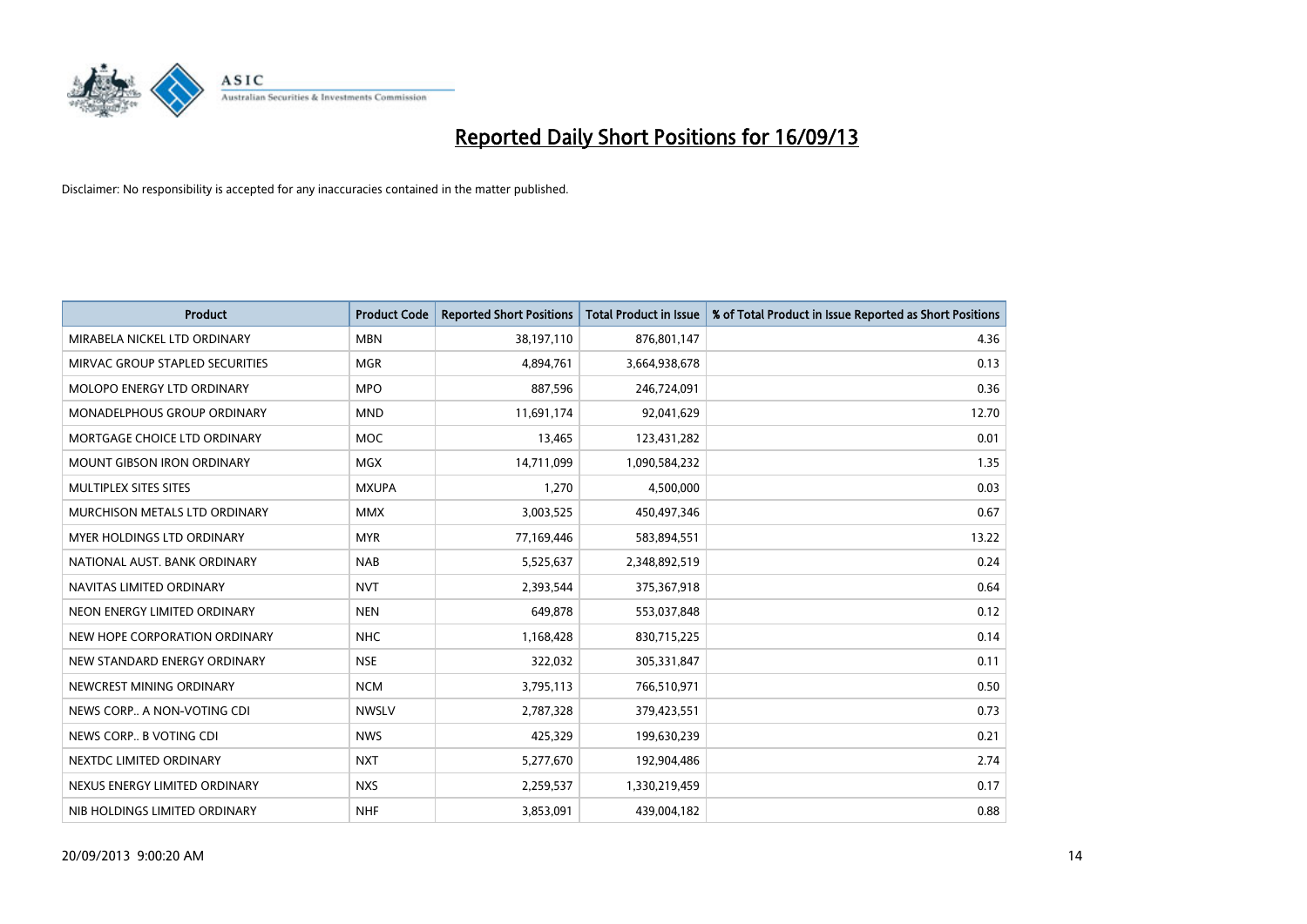

| <b>Product</b>                        | <b>Product Code</b> | <b>Reported Short Positions</b> | <b>Total Product in Issue</b> | % of Total Product in Issue Reported as Short Positions |
|---------------------------------------|---------------------|---------------------------------|-------------------------------|---------------------------------------------------------|
| NIDO PETROLEUM ORDINARY               | <b>NDO</b>          | 42,500                          | 2,046,650,968                 | 0.00                                                    |
| NOBLE MINERAL RES ORDINARY            | <b>NMG</b>          | 2,365,726                       | 666,397,952                   | 0.36                                                    |
| NORTHERN IRON LTD ORDINARY            | <b>NFE</b>          | 2,348,857                       | 484,405,314                   | 0.48                                                    |
| NORTHERN STAR ORDINARY                | <b>NST</b>          | 5,798,391                       | 424,279,762                   | 1.37                                                    |
| NOVOGEN LIMITED ORDINARY              | <b>NRT</b>          | 127,291                         | 143,691,221                   | 0.09                                                    |
| NRW HOLDINGS LIMITED ORDINARY         | <b>NWH</b>          | 15,492,642                      | 278,888,011                   | 5.56                                                    |
| NUCOAL RESOURCES LTD ORDINARY         | <b>NCR</b>          | 90,001                          | 768,612,354                   | 0.01                                                    |
| NUFARM LIMITED ORDINARY               | <b>NUF</b>          | 17,396,275                      | 262,954,040                   | 6.62                                                    |
| OAKTON LIMITED ORDINARY               | <b>OKN</b>          | 14,246                          | 89,912,735                    | 0.02                                                    |
| OCEANAGOLD CORP. CHESS DEPOSITARY INT | <b>OGC</b>          | 592,606                         | 293,587,920                   | 0.20                                                    |
| OIL SEARCH LTD ORDINARY               | OSH                 | 6,314,135                       | 1,340,018,530                 | 0.47                                                    |
| OM HOLDINGS LIMITED ORDINARY          | OMH                 | 3,122,749                       | 733,423,337                   | 0.43                                                    |
| ORICA LIMITED ORDINARY                | ORI                 | 11,201,065                      | 368,203,632                   | 3.04                                                    |
| ORIGIN ENERGY ORDINARY                | <b>ORG</b>          | 10,607,828                      | 1,098,072,141                 | 0.97                                                    |
| OROCOBRE LIMITED ORDINARY             | <b>ORE</b>          | 242,643                         | 117,745,140                   | 0.21                                                    |
| OROTONGROUP LIMITED ORDINARY          | ORL                 | 465,426                         | 40,880,902                    | 1.14                                                    |
| OZ MINERALS ORDINARY                  | OZL                 | 10,084,905                      | 303,470,022                   | 3.32                                                    |
| <b>PACIFIC BRANDS ORDINARY</b>        | <b>PBG</b>          | 9,108,399                       | 912,915,695                   | 1.00                                                    |
| PALADIN ENERGY LTD ORDINARY           | <b>PDN</b>          | 54,119,233                      | 963,332,074                   | 5.62                                                    |
| PANAUST LIMITED ORDINARY              | <b>PNA</b>          | 3,147,672                       | 619,084,930                   | 0.51                                                    |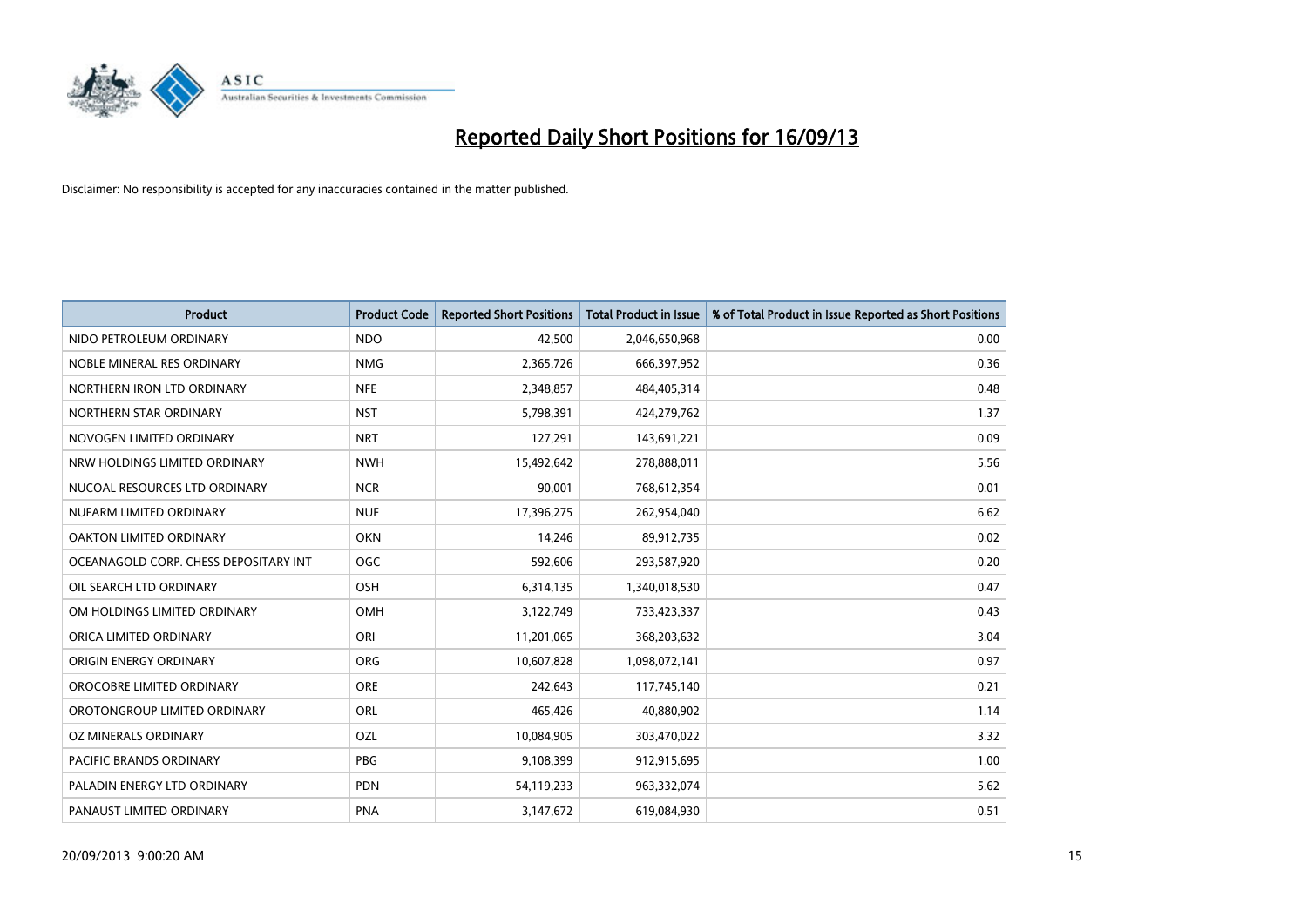

| <b>Product</b>               | <b>Product Code</b> | <b>Reported Short Positions</b> | <b>Total Product in Issue</b> | % of Total Product in Issue Reported as Short Positions |
|------------------------------|---------------------|---------------------------------|-------------------------------|---------------------------------------------------------|
| PANORAMIC RESOURCES ORDINARY | PAN                 | 357,766                         | 260,676,416                   | 0.14                                                    |
| PANTERRA GOLD LTD ORDINARY   | PGI                 |                                 | 761,580,455                   | 0.00                                                    |
| PAPERLINX LIMITED ORDINARY   | <b>PPX</b>          | 48.101                          | 609,280,761                   | 0.01                                                    |
| PAPILLON RES LTD ORDINARY    | <b>PIR</b>          | 5,954,690                       | 337,944,210                   | 1.76                                                    |
| PATTIES FOODS LTD ORDINARY   | PFL                 | 32,928                          | 139,065,639                   | 0.02                                                    |
| PEET LIMITED ORDINARY        | <b>PPC</b>          | 359,168                         | 431,986,887                   | 0.08                                                    |
| PERILYA LIMITED ORDINARY     | <b>PEM</b>          | 809,149                         | 769,316,426                   | 0.11                                                    |
| PERPETUAL LIMITED ORDINARY   | PPT                 | 2,174,949                       | 41,980,678                    | 5.18                                                    |
| PERSEUS MINING LTD ORDINARY  | PRU                 | 7,512,098                       | 457,962,088                   | 1.64                                                    |
| PHARMAXIS LTD ORDINARY       | <b>PXS</b>          | 7,080,308                       | 308,548,389                   | 2.29                                                    |
| PLATINUM ASSET ORDINARY      | <b>PTM</b>          | 4,046,152                       | 578,215,695                   | 0.70                                                    |
| PLATINUM AUSTRALIA ORDINARY  | <b>PLA</b>          | 836,127                         | 504,968,043                   | 0.17                                                    |
| PMI GOLD CORP CDI 1:1        | <b>PVM</b>          | 252,040                         | 157,986,653                   | 0.16                                                    |
| PMP LIMITED ORDINARY         | <b>PMP</b>          | 164,903                         | 323,781,124                   | 0.05                                                    |
| PRANA BIOTECHNOLOGY ORDINARY | <b>PBT</b>          | 300,000                         | 407,406,001                   | 0.07                                                    |
| PREMIER INVESTMENTS ORDINARY | <b>PMV</b>          | 1,378,029                       | 155,260,478                   | 0.89                                                    |
| PRIMA BIOMED LTD ORDINARY    | <b>PRR</b>          | 512,422                         | 1,228,709,341                 | 0.04                                                    |
| PRIMARY HEALTH CARE ORDINARY | PRY                 | 22,997,222                      | 503,921,941                   | 4.56                                                    |
| PRIME MEDIA GRP LTD ORDINARY | <b>PRT</b>          | 3,294                           | 366,330,303                   | 0.00                                                    |
| PROGRAMMED ORDINARY          | <b>PRG</b>          | 128,054                         | 118,229,190                   | 0.11                                                    |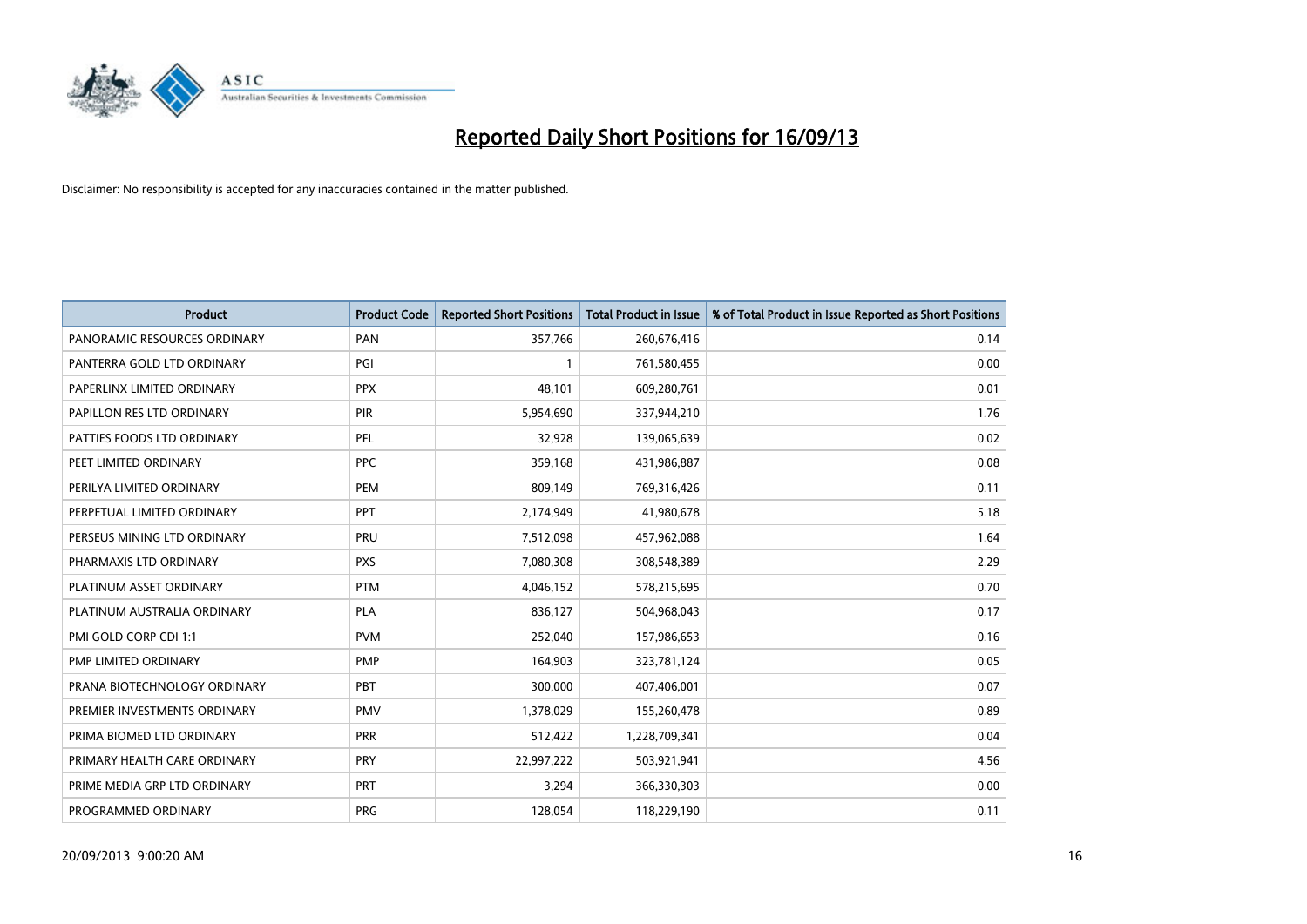

| <b>Product</b>                      | <b>Product Code</b> | <b>Reported Short Positions</b> | <b>Total Product in Issue</b> | % of Total Product in Issue Reported as Short Positions |
|-------------------------------------|---------------------|---------------------------------|-------------------------------|---------------------------------------------------------|
| PURA VIDA ENERGY NL ORDINARY        | <b>PVD</b>          | 125,000                         | 80,583,514                    | 0.16                                                    |
| <b>QANTAS AIRWAYS ORDINARY</b>      | QAN                 | 38,664,852                      | 2,241,745,788                 | 1.72                                                    |
| <b>OBE INSURANCE GROUP ORDINARY</b> | OBE                 | 15,122,103                      | 1,220,868,532                 | 1.24                                                    |
| ORXPHARMA LTD ORDINARY              | <b>ORX</b>          | 267,610                         | 144,785,606                   | 0.18                                                    |
| <b>QUBE HOLDINGS LTD ORDINARY</b>   | <b>QUB</b>          | 13,781,982                      | 928,965,547                   | 1.48                                                    |
| RAMELIUS RESOURCES ORDINARY         | <b>RMS</b>          | 3,961,702                       | 337,974,409                   | 1.17                                                    |
| RAMSAY HEALTH CARE ORDINARY         | <b>RHC</b>          | 2,318,582                       | 202,081,252                   | 1.15                                                    |
| RANGE RESOURCES LTD ORDINARY        | <b>RRS</b>          | 324,458                         | 3,014,803,085                 | 0.01                                                    |
| <b>RCR TOMLINSON ORDINARY</b>       | <b>RCR</b>          | 1,856,941                       | 134,031,265                   | 1.39                                                    |
| <b>REA GROUP ORDINARY</b>           | <b>REA</b>          | 1,037,704                       | 131,714,699                   | 0.79                                                    |
| RECKON LIMITED ORDINARY             | <b>RKN</b>          | 3,001                           | 128,670,040                   | 0.00                                                    |
| RED 5 LIMITED ORDINARY              | <b>RED</b>          | 1,220,048                       | 155,788,008                   | 0.78                                                    |
| <b>RED FORK ENERGY ORDINARY</b>     | <b>RFE</b>          | 3,718,623                       | 499,551,719                   | 0.74                                                    |
| REDBANK ENERGY LTD ORDINARY         | AEJ                 | 13                              | 786,287                       | 0.00                                                    |
| REECE AUSTRALIA LTD. ORDINARY       | <b>REH</b>          | 416                             | 99,600,000                    | 0.00                                                    |
| REED RESOURCES LTD ORDINARY         | <b>RDR</b>          | 50,000                          | 521,897,064                   | 0.01                                                    |
| REGIS RESOURCES ORDINARY            | <b>RRL</b>          | 6,079,531                       | 477,963,824                   | 1.27                                                    |
| RESMED INC CDI 10:1                 | <b>RMD</b>          | 10,792,900                      | 1,420,542,770                 | 0.76                                                    |
| <b>RESOLUTE MINING ORDINARY</b>     | <b>RSG</b>          | 4,619,172                       | 640,994,224                   | 0.72                                                    |
| RESOURCE EQUIP LTD ORDINARY         | <b>RQL</b>          | 5,000                           | 249,065,471                   | 0.00                                                    |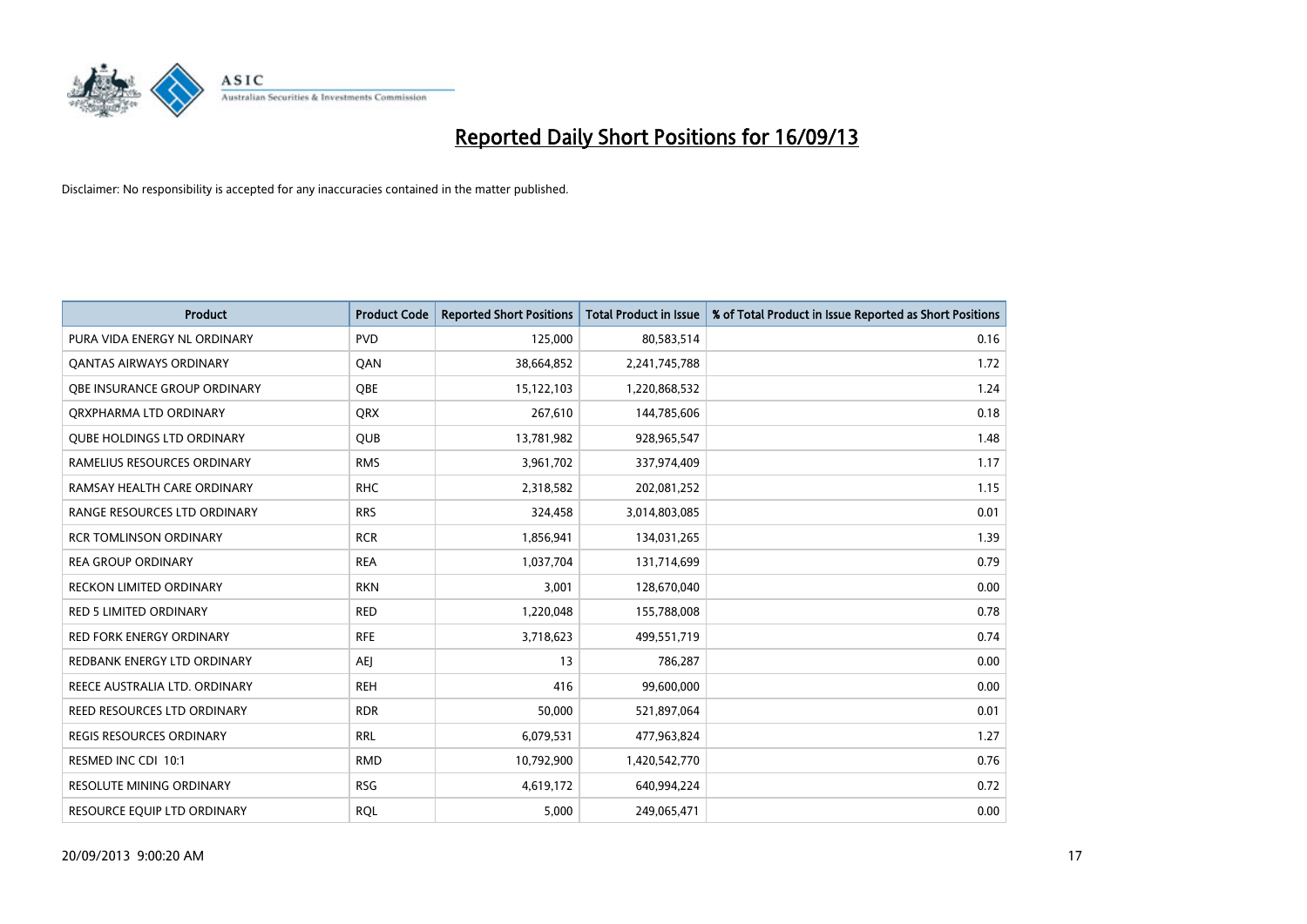

| <b>Product</b>                        | <b>Product Code</b> | <b>Reported Short Positions</b> | <b>Total Product in Issue</b> | % of Total Product in Issue Reported as Short Positions |
|---------------------------------------|---------------------|---------------------------------|-------------------------------|---------------------------------------------------------|
| <b>RESOURCE GENERATION ORDINARY</b>   | <b>RES</b>          | 427,601                         | 332,234,604                   | 0.13                                                    |
| RETAIL FOOD GROUP ORDINARY            | <b>RFG</b>          | 3,059,111                       | 130,301,190                   | 2.35                                                    |
| REX MINERALS LIMITED ORDINARY         | <b>RXM</b>          | 2,566,723                       | 188,907,284                   | 1.36                                                    |
| RHG LIMITED ORDINARY                  | <b>RHG</b>          | 1,085                           | 308,483,177                   | 0.00                                                    |
| <b>RIALTO ENERGY ORDINARY</b>         | <b>RIA</b>          | 41                              | 1,155,765,100                 | 0.00                                                    |
| <b>RIDLEY CORPORATION ORDINARY</b>    | <b>RIC</b>          | 455,659                         | 307,817,071                   | 0.15                                                    |
| RIO TINTO LIMITED ORDINARY            | <b>RIO</b>          | 6,159,130                       | 435,758,720                   | 1.41                                                    |
| <b>ROBUST RESOURCES ORDINARY</b>      | <b>ROL</b>          | 10,000                          | 102,829,826                   | 0.01                                                    |
| ROC OIL COMPANY ORDINARY              | <b>ROC</b>          | 1,357,821                       | 683,235,552                   | 0.20                                                    |
| SAI GLOBAL LIMITED ORDINARY           | SAI                 | 7,269,792                       | 209,694,571                   | 3.47                                                    |
| SALMAT LIMITED ORDINARY               | <b>SLM</b>          | 998                             | 159,812,799                   | 0.00                                                    |
| SAMSON OIL & GAS LTD ORDINARY         | SSN                 | 2,082,000                       | 2,547,617,329                 | 0.08                                                    |
| SANDFIRE RESOURCES ORDINARY           | <b>SFR</b>          | 3,935,744                       | 155,640,968                   | 2.53                                                    |
| <b>SANTOS LTD ORDINARY</b>            | <b>STO</b>          | 6,783,674                       | 965,686,749                   | 0.70                                                    |
| SARACEN MINERAL ORDINARY              | <b>SAR</b>          | 12,959,604                      | 595,263,186                   | 2.18                                                    |
| SCA PROPERTY GROUP STAPLED SECURITIES | SCP                 | 34,060,372                      | 642,417,140                   | 5.30                                                    |
| SEDGMAN LIMITED ORDINARY              | <b>SDM</b>          | 424,645                         | 220,368,310                   | 0.19                                                    |
| SEEK LIMITED ORDINARY                 | <b>SEK</b>          | 16,099,451                      | 338,957,302                   | 4.75                                                    |
| SELECT HARVESTS ORDINARY              | SHV                 | 23,568                          | 57,462,851                    | 0.04                                                    |
| SENEX ENERGY LIMITED ORDINARY         | <b>SXY</b>          | 5,688,281                       | 1,141,310,350                 | 0.50                                                    |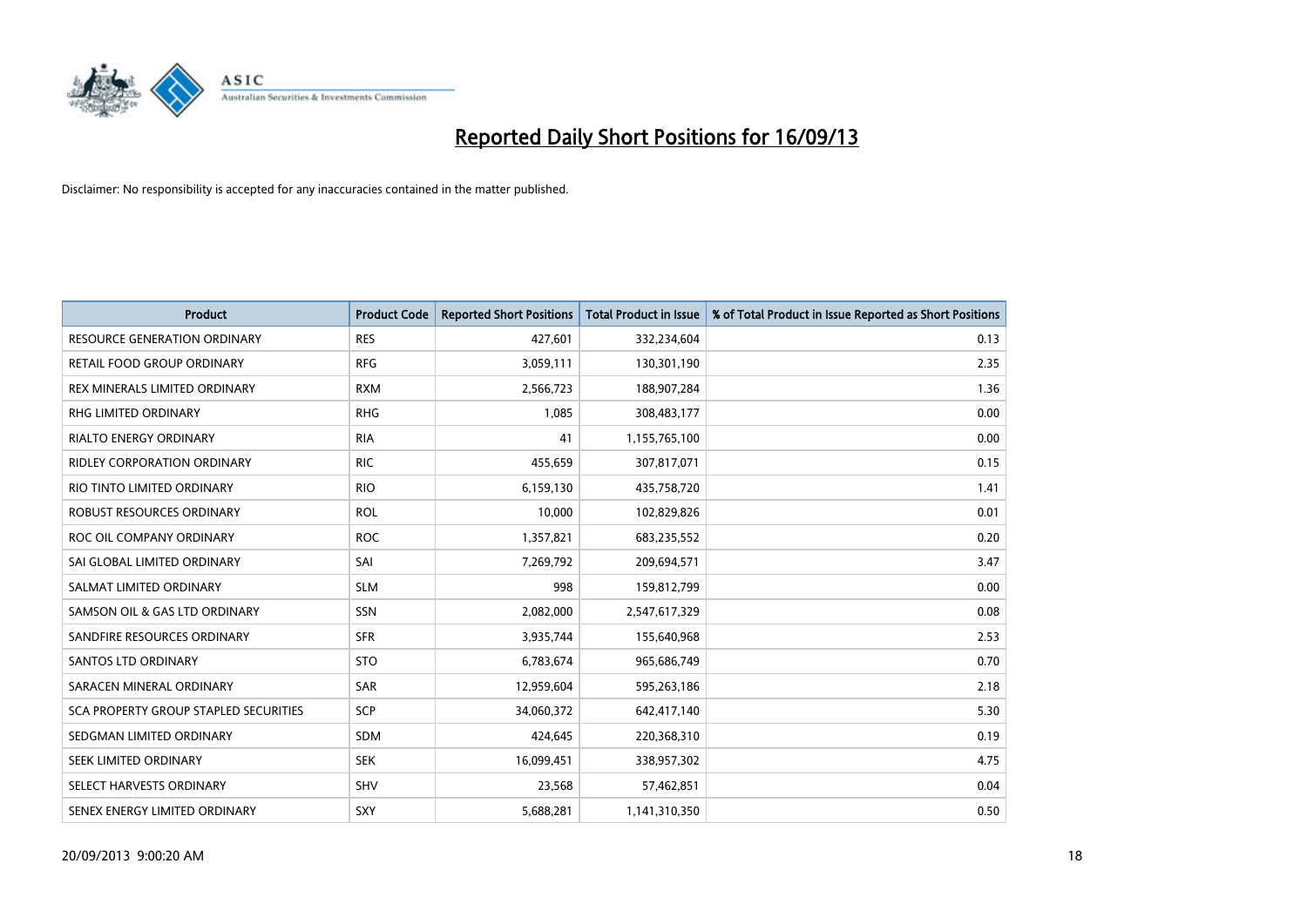

| <b>Product</b>                           | <b>Product Code</b> | <b>Reported Short Positions</b> | <b>Total Product in Issue</b> | % of Total Product in Issue Reported as Short Positions |
|------------------------------------------|---------------------|---------------------------------|-------------------------------|---------------------------------------------------------|
| SERVICE STREAM ORDINARY                  | <b>SSM</b>          | 100                             | 283,418,867                   | 0.00                                                    |
| SEVEN GROUP HOLDINGS ORDINARY            | <b>SVW</b>          | 5,019,290                       | 308,160,281                   | 1.63                                                    |
| SEVEN WEST MEDIA LTD ORDINARY            | <b>SWM</b>          | 2,958,627                       | 999,160,872                   | 0.30                                                    |
| SIGMA PHARMACEUTICAL ORDINARY            | <b>SIP</b>          | 3,021,608                       | 1,126,618,419                 | 0.27                                                    |
| SIHAYO GOLD LIMITED ORDINARY             | <b>SIH</b>          | $\mathbf{1}$                    | 844,832,293                   | 0.00                                                    |
| SILEX SYSTEMS ORDINARY                   | <b>SLX</b>          | 2,256,053                       | 170,249,150                   | 1.33                                                    |
| SILVER CHEF LIMITED ORDINARY             | <b>SIV</b>          | 65,246                          | 28,769,977                    | 0.23                                                    |
| SILVER LAKE RESOURCE ORDINARY            | <b>SLR</b>          | 5,188,025                       | 434,988,914                   | 1.19                                                    |
| SIMS METAL MGMT LTD ORDINARY             | SGM                 | 9,661,226                       | 204,332,256                   | 4.73                                                    |
| SINGAPORE TELECOMM. CHESS DEPOSITARY INT | SGT                 | 2,399,751                       | 169,358,656                   | 1.42                                                    |
| SIRIUS RESOURCES NL ORDINARY             | <b>SIR</b>          | 4,197,157                       | 227,020,167                   | 1.85                                                    |
| SIRTEX MEDICAL ORDINARY                  | <b>SRX</b>          | 225,391                         | 56,079,887                    | 0.40                                                    |
| SKILLED GROUP LTD ORDINARY               | <b>SKE</b>          | 5,426,099                       | 233,533,526                   | 2.32                                                    |
| <b>SKY NETWORK ORDINARY</b>              | <b>SKT</b>          | 24,255                          | 389,139,785                   | 0.01                                                    |
| SKYCITY ENT GRP LTD ORDINARY             | <b>SKC</b>          | 47,162                          | 576,958,340                   | 0.01                                                    |
| <b>SLATER &amp; GORDON ORDINARY</b>      | SGH                 | 942                             | 196,809,265                   | 0.00                                                    |
| SMS MANAGEMENT, ORDINARY                 | SMX                 | 1,439,035                       | 69,919,865                    | 2.06                                                    |
| SONIC HEALTHCARE ORDINARY                | SHL                 | 5,266,049                       | 400,152,056                   | 1.32                                                    |
| SOUL PATTINSON (W.H) ORDINARY            | SOL                 | 79,447                          | 239,395,320                   | 0.03                                                    |
| SOUTH BOULDER MINES ORDINARY             | <b>STB</b>          |                                 | 127,952,826                   | 0.00                                                    |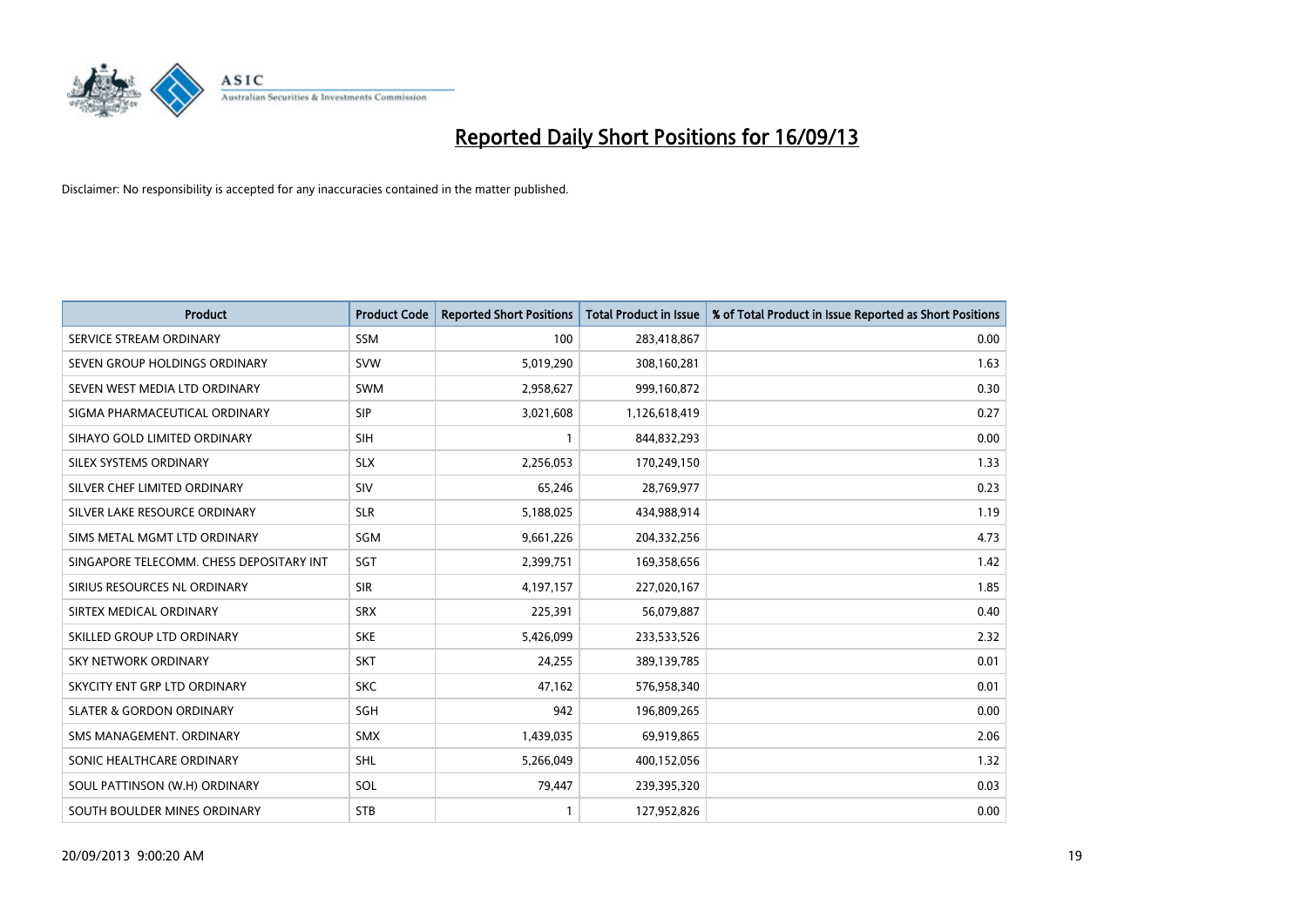

| <b>Product</b>                           | <b>Product Code</b> | <b>Reported Short Positions</b> | <b>Total Product in Issue</b> | % of Total Product in Issue Reported as Short Positions |
|------------------------------------------|---------------------|---------------------------------|-------------------------------|---------------------------------------------------------|
| SP AUSNET STAPLED SECURITIES             | SPN                 | 35,709,600                      | 3,376,325,523                 | 1.06                                                    |
| SPARK INFRASTRUCTURE STAPLED NOTE & UNIT | SKI                 | 53,655,965                      | 1,326,734,264                 | 4.04                                                    |
| SPDR 200 FUND ETF UNITS                  | <b>STW</b>          | 119,202                         | 44,078,688                    | 0.27                                                    |
| SPECIALTY FASHION ORDINARY               | <b>SFH</b>          | 110,001                         | 192,236,121                   | 0.06                                                    |
| ST BARBARA LIMITED ORDINARY              | <b>SBM</b>          | 8,523,790                       | 488,074,077                   | 1.75                                                    |
| STARPHARMA HOLDINGS ORDINARY             | SPL                 | 16,384,858                      | 283,964,948                   | 5.77                                                    |
| STEADFAST GROUP LTD ORDINARY             | <b>SDF</b>          | 5,117,634                       | 500,873,408                   | 1.02                                                    |
| STHN CROSS MEDIA ORDINARY                | <b>SXL</b>          | 8,654,588                       | 705,099,800                   | 1.23                                                    |
| STOCKLAND UNITS/ORD STAPLED              | SGP                 | 18,785,340                      | 2,305,750,747                 | 0.81                                                    |
| STRAITS RES LTD. ORDINARY                | SRO                 | 31,522                          | 1,164,150,159                 | 0.00                                                    |
| <b>STW COMMUNICATIONS ORDINARY</b>       | SGN                 | 1,294,836                       | 403,828,512                   | 0.32                                                    |
| SUNCORP GROUP LTD ORDINARY               | <b>SUN</b>          | 3,977,106                       | 1,286,600,980                 | 0.31                                                    |
| SUNDANCE ENERGY ORDINARY                 | <b>SEA</b>          | 237,443                         | 462,611,982                   | 0.05                                                    |
| SUNDANCE RESOURCES ORDINARY              | <b>SDL</b>          | 45,302,524                      | 3,072,110,985                 | 1.47                                                    |
| SUNLAND GROUP LTD ORDINARY               | <b>SDG</b>          | 34,240                          | 181,710,087                   | 0.02                                                    |
| SUPER RET REP LTD ORDINARY               | SUL                 | 1,194,795                       | 196,731,620                   | 0.61                                                    |
| SYD AIRPORT STAPLED US PROHIBIT.         | <b>SYD</b>          | 16,373,827                      | 2,127,016,982                 | 0.77                                                    |
| SYRAH RESOURCES ORDINARY                 | <b>SYR</b>          | 2,241,064                       | 147,867,623                   | 1.52                                                    |
| TABCORP HOLDINGS LTD ORDINARY            | <b>TAH</b>          | 22,952,881                      | 744,885,690                   | 3.08                                                    |
| TANAMI GOLD NL ORDINARY                  | <b>TAM</b>          | 41                              | 587,548,523                   | 0.00                                                    |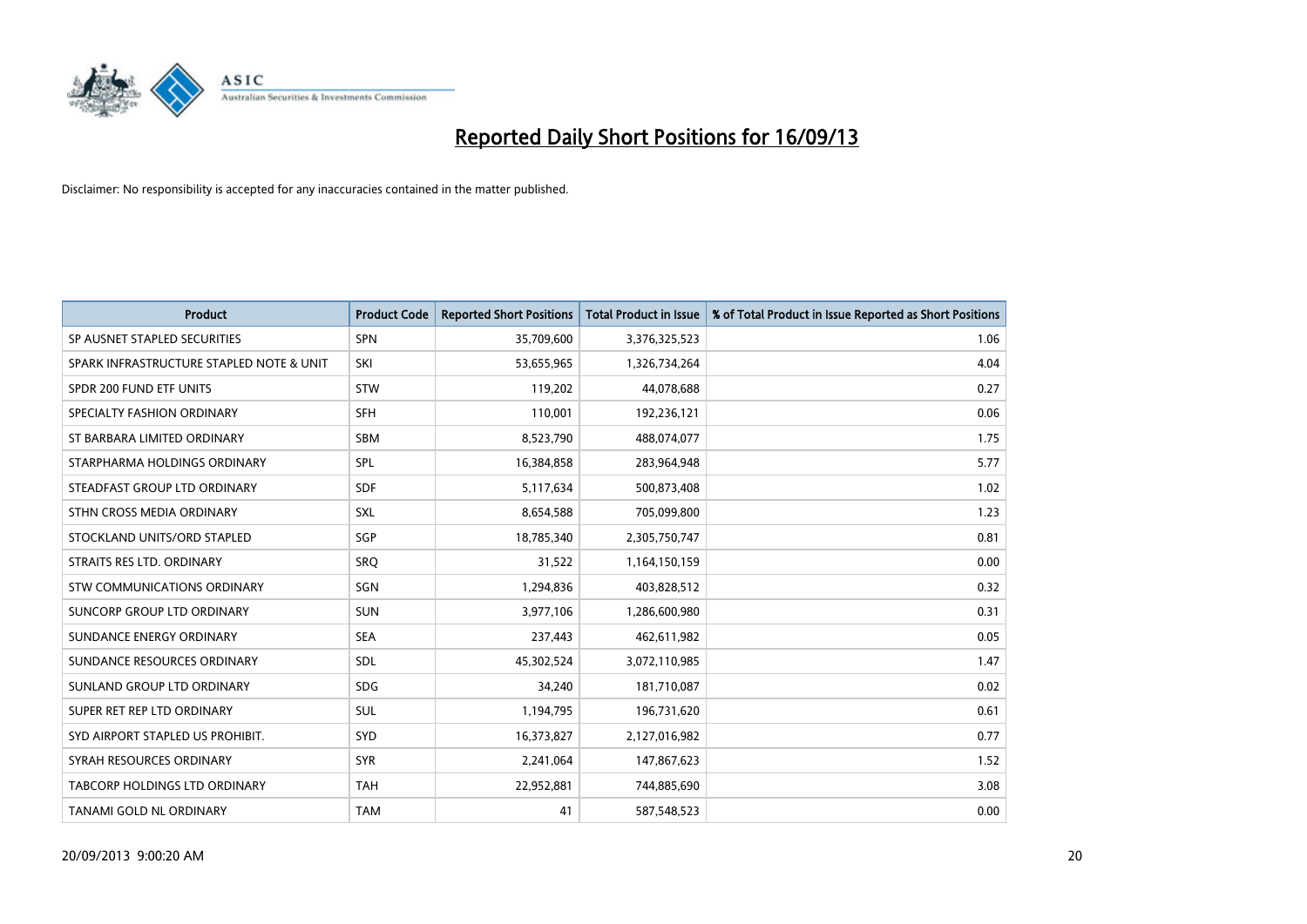

| <b>Product</b>                       | <b>Product Code</b> | <b>Reported Short Positions</b> | <b>Total Product in Issue</b> | % of Total Product in Issue Reported as Short Positions |
|--------------------------------------|---------------------|---------------------------------|-------------------------------|---------------------------------------------------------|
| TAP OIL LIMITED ORDINARY             | <b>TAP</b>          | 27,950                          | 241,608,606                   | 0.01                                                    |
| TASSAL GROUP LIMITED ORDINARY        | <b>TGR</b>          | 35,994                          | 146,507,029                   | 0.02                                                    |
| <b>TATTS GROUP LTD ORDINARY</b>      | <b>TTS</b>          | 11,397,355                      | 1,402,714,027                 | 0.81                                                    |
| TECHNOLOGY ONE ORDINARY              | <b>TNE</b>          | 2,079                           | 307,245,955                   | 0.00                                                    |
| TELECOM CORPORATION ORDINARY         | <b>TEL</b>          | 4,880,430                       | 1,817,088,869                 | 0.27                                                    |
| TELSTRA CORPORATION, ORDINARY        | <b>TLS</b>          | 21,290,237                      | 12,443,074,357                | 0.17                                                    |
| TEN NETWORK HOLDINGS ORDINARY        | <b>TEN</b>          | 131,725,067                     | 2,586,970,845                 | 5.09                                                    |
| TERANGA GOLD CORP CDI 1:1            | <b>TGZ</b>          | 839,609                         | 174,196,016                   | 0.48                                                    |
| THE REJECT SHOP ORDINARY             | <b>TRS</b>          | 1,783,660                       | 28,826,248                    | 6.19                                                    |
| THOR MINING PLC CDI 1:1 DEF SET      | <b>THRDA</b>        | 795                             | 492,496,058                   | 0.00                                                    |
| THORN GROUP LIMITED ORDINARY         | <b>TGA</b>          | 59,552                          | 148,897,155                   | 0.04                                                    |
| TIGER RESOURCES ORDINARY             | TGS                 | 1,833,050                       | 674,770,269                   | 0.27                                                    |
| TOLL HOLDINGS LTD ORDINARY           | <b>TOL</b>          | 28,403,252                      | 717,133,875                   | 3.96                                                    |
| <b>TOX FREE SOLUTIONS ORDINARY</b>   | <b>TOX</b>          | 1,076,941                       | 132,519,859                   | 0.81                                                    |
| TPG TELECOM LIMITED ORDINARY         | <b>TPM</b>          | 1,460,145                       | 793,808,141                   | 0.18                                                    |
| <b>TRADE ME GROUP ORDINARY</b>       | <b>TME</b>          | 323,623                         | 396,017,568                   | 0.08                                                    |
| <b>TRANSACTION LTD ORDINARY</b>      | <b>TSN</b>          | 4,981,126                       | 1,780,064,679                 | 0.28                                                    |
| TRANSFIELD SERVICES ORDINARY         | <b>TSE</b>          | 55,850,789                      | 512,457,716                   | 10.90                                                   |
| TRANSPACIFIC INDUST, ORDINARY        | <b>TPI</b>          | 17,958,558                      | 1,578,563,490                 | 1.14                                                    |
| TRANSURBAN GROUP TRIPLE STAPLED SEC. | <b>TCL</b>          | 1,772,304                       | 1,485,500,376                 | 0.12                                                    |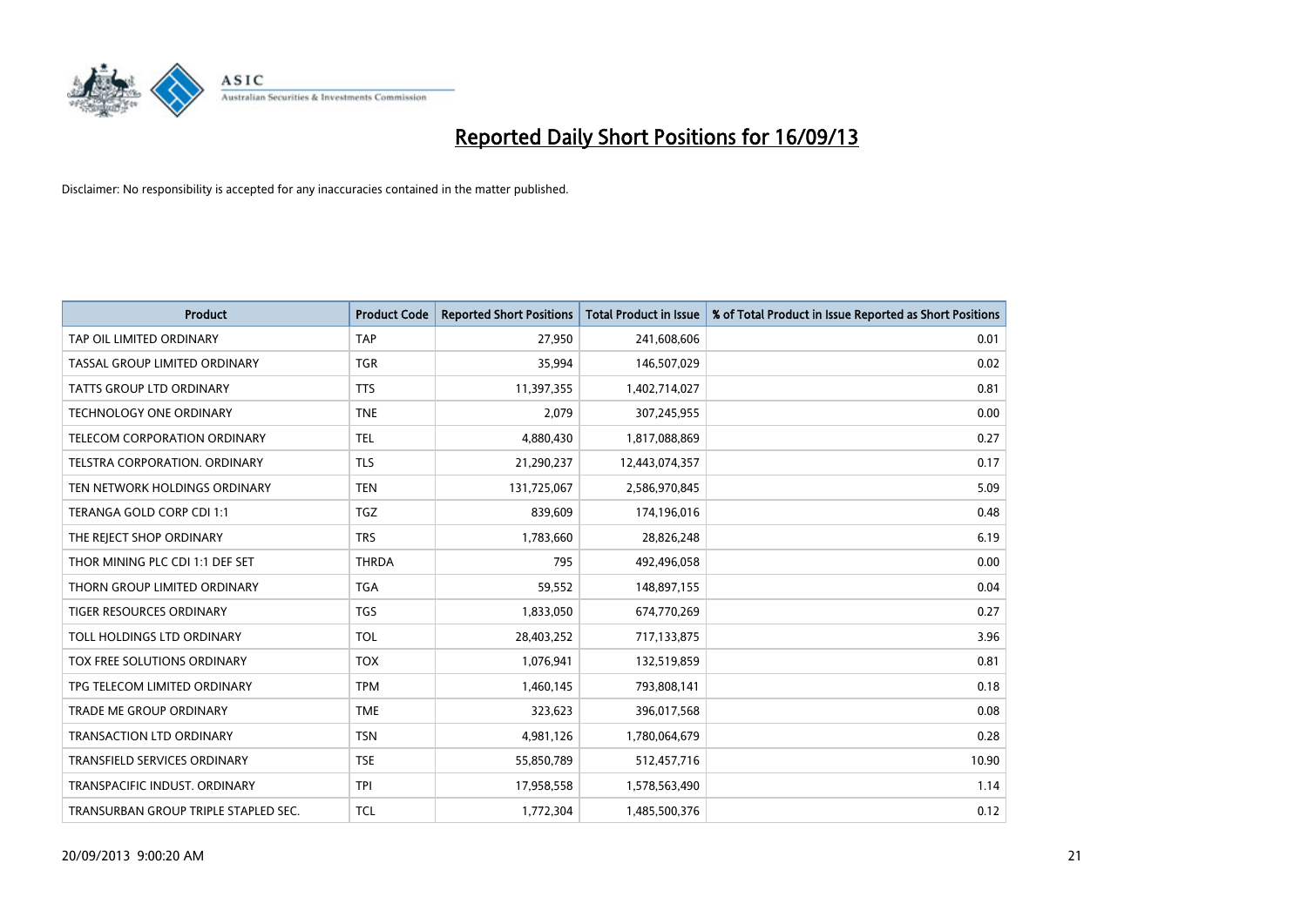

| <b>Product</b>                         | <b>Product Code</b> | <b>Reported Short Positions</b> | <b>Total Product in Issue</b> | % of Total Product in Issue Reported as Short Positions |
|----------------------------------------|---------------------|---------------------------------|-------------------------------|---------------------------------------------------------|
| <b>TREASURY GROUP ORDINARY</b>         | <b>TRG</b>          | 24,930                          | 23,070,755                    | 0.11                                                    |
| TREASURY WINE ESTATE ORDINARY          | <b>TWE</b>          | 18,972,466                      | 647,227,144                   | 2.93                                                    |
| TROY RESOURCES LTD ORDINARY            | <b>TRY</b>          | 87,961                          | 167,642,495                   | 0.05                                                    |
| TWENTY-FIRST FOX INC A NON-VOTING CDI  | <b>FOXLV</b>        | 1,280,646                       | 1,619,443,341                 | 0.08                                                    |
| TWENTY-FIRST FOX INC B VOTING CDI      | <b>FOX</b>          | 588,388                         | 1,112,242,654                 | 0.05                                                    |
| <b>UGL LIMITED ORDINARY</b>            | UGL                 | 19,188,520                      | 166,511,240                   | 11.52                                                   |
| UNILIFE CORPORATION CDI 6:1            | <b>UNS</b>          | 674                             | 273,802,884                   | 0.00                                                    |
| UXC LIMITED ORDINARY                   | <b>UXC</b>          | 4,516                           | 308,906,770                   | 0.00                                                    |
| <b>VENTURE MINERALS ORDINARY</b>       | <b>VMS</b>          | 193,000                         | 287,320,170                   | 0.07                                                    |
| VIRGIN AUS HLDG LTD ORDINARY           | <b>VAH</b>          | 113,096,112                     | 2,581,231,776                 | 4.38                                                    |
| VIRTUS HEALTH LTD ORDINARY             | <b>VRT</b>          | 11,000                          | 79,536,601                    | 0.01                                                    |
| <b>VISION EYE INSTITUTE ORDINARY</b>   | <b>VEI</b>          | 276,477                         | 160,284,112                   | 0.17                                                    |
| WATPAC LIMITED ORDINARY                | <b>WTP</b>          | 40,001                          | 184,332,526                   | 0.02                                                    |
| <b>WDS LIMITED ORDINARY</b>            | <b>WDS</b>          | 7                               | 144,740,614                   | 0.00                                                    |
| WEBJET LIMITED ORDINARY                | <b>WEB</b>          | 2,711,063                       | 79,397,959                    | 3.41                                                    |
| <b>WESFARMERS LIMITED ORDINARY</b>     | <b>WES</b>          | 29,931,797                      | 1,006,677,196                 | 2.97                                                    |
| WESFARMERS LIMITED PARTIALLY PROTECTED | <b>WESN</b>         | 207,163                         | 150,516,402                   | 0.14                                                    |
| WESTERN AREAS LTD ORDINARY             | <b>WSA</b>          | 21,031,826                      | 196,843,803                   | 10.68                                                   |
| WESTERN DESERT RES. ORDINARY           | <b>WDR</b>          | 2,052,963                       | 392,493,317                   | 0.52                                                    |
| WESTFIELD GROUP ORD/UNIT STAPLED SEC   | <b>WDC</b>          | 10,779,969                      | 2,168,299,076                 | 0.50                                                    |